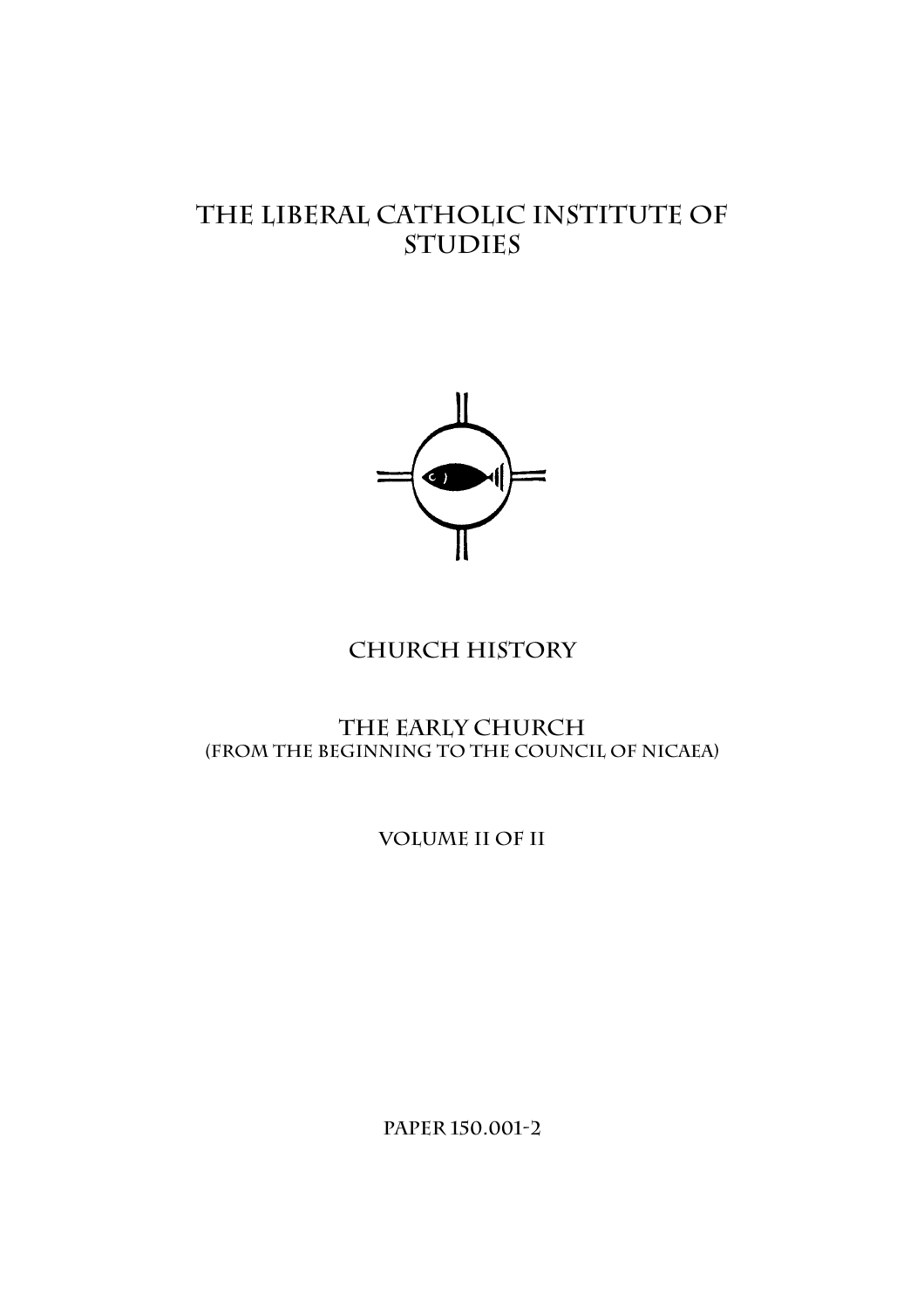# **The Liberal Catholic Institute of Studies**

# **Church history to Nicaea**

# **Volume II**

# **Contents**

**10. The Rise of Dogmatism** 

**11. The School of Alexandria** 

**12. Plotinus, the Father of Christian Mysticism** 

**13. Constantine and the Triumph of Christianity** 

**14. The Council of Nicaea** 

**15. Conclusion** 

**Appendices** 

**1. The date of the Ministry and the Dead Sea Scrolls** 

**2. Chronological Table (from the "Lost Century")** 

**3. Jesus and Christianity** 

**4. "Eja Milites Christi"** 

THE EARLY CHURCH (From the Beginning to the Council of Nicaea) © THE LIBERAL CATHOLIC INSTITUTE OF STUDIES, 1979

150.001-2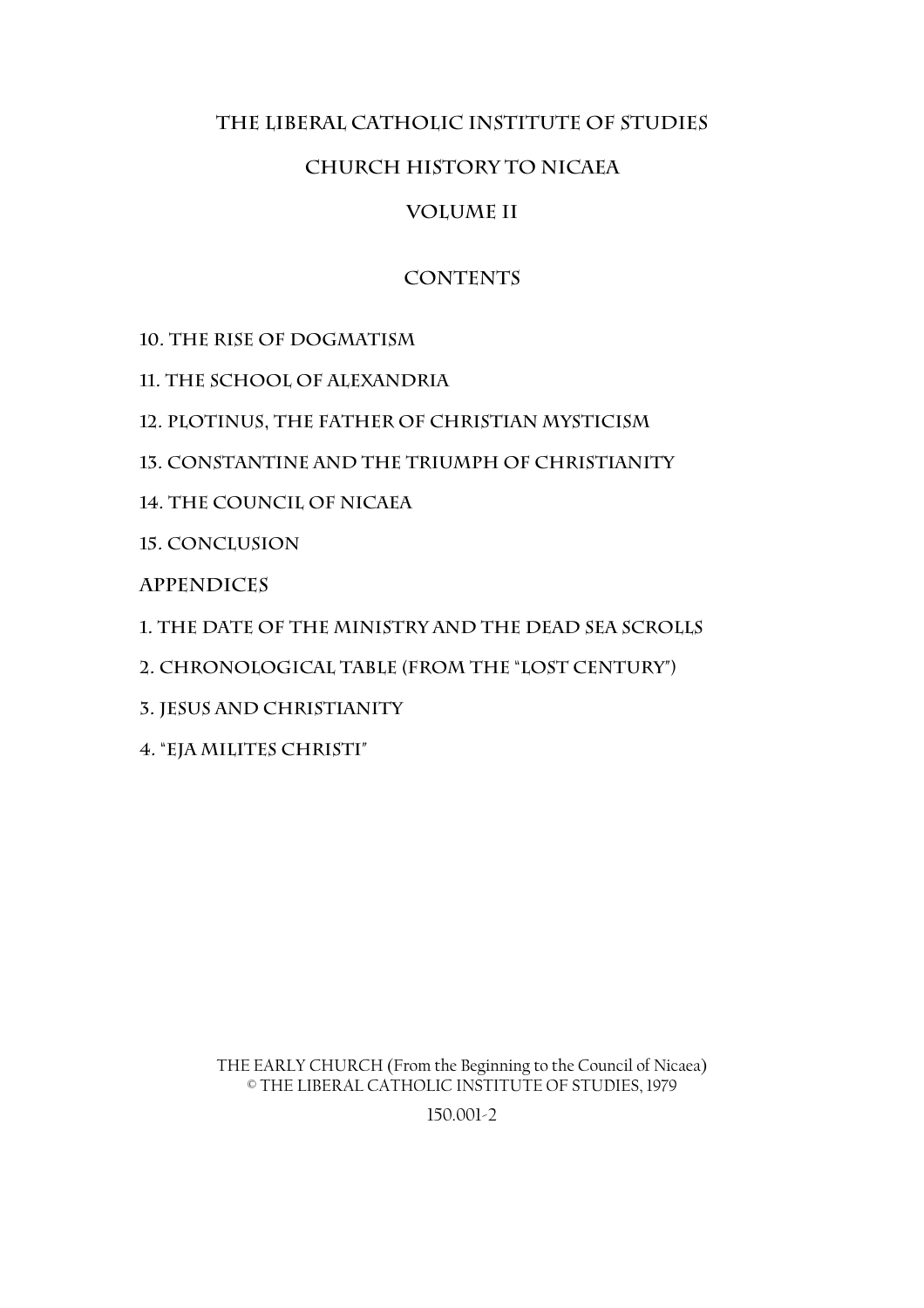# **Volume II**

### **CHAPTER 10 THE RISE OF DOGMATISM**

We now enter upon a period of the Christian Faith which shows the rise of a formulated doctrine of theology. This development was hastened on the one hand by the attacks and persecutions from a hostile world which necessitated the writing of apologies refuting the accusations and falsehoods and stating what beliefs the Christians held in reality, and on the other hand by the *haeresiologies* which in refuting the heresies or false doctrines also had to state what the true doctrine or orthodoxy was.

Thus Christianity for the first time was forced to crystallize its doctrines and formulate its belief intellectually. As long as the new faith was not attacked a vague belief in the teachings of the Christ was sufficient, but where enemies began to ask why these beliefs were held and what they really were, each man who took his religion seriously had to come to some sort of definition with regard to it. Attacks always lead to consolidation and definition of belief and the persecutions, which the Christians had to suffer not only strengthened the Church and the faith of its members but also gave rise to a Christian theology.

In some respects this was a doubtful advantage, for with the birth of theology and dogma came intolerance and sectarianism--the worship of form instead of spirit. This was even more the case with regard to the *haeresiologies* in which the upholders of orthodoxy enumerated and refuted all the so-called heresies. Where the attacks from without only necessitated a general statement as to what Christianity was and what it was not and what teachings Christ had given to men, the refutation of heresies gave birth to abstruse theological arguments and subtleties of metaphysical definition. The pity was that this part of Christian theology was not born of inspiration but of refutation; it was negative and defensive in character, and lacked that constructive element which could have made it a living teaching.

#### **Irenaeus**

It is interesting to read what Irenaeus, a pupil of St. Polycarp, and himself Bishop of Lyons, writes in his *Overthrow of Science (Gnosticism), falsely so-called*; and which, in its way, forms one of the earliest creeds of Christianity. He says:

*The Church, though dispersed throughout the whole world, even to the ends of the earth, has received from the Apostles and their disciples this faith: In One God, the Father Almighty, Maker of heaven and earth and the sea and all things that are in them; and in one Christ Jesus, the Son of God, who became incarnate for our salvation; and in the Holy Spirit, who proclaimed through the prophets the dispensations of God, and the advent, and birth from a virgin, and the passion, and the resurrection from the dead, and the ascension into heaven in the flesh of the beloved Christ Jesus our Lord, and His manifestation from heaven in the glory of the Father, to gather all things into one, and to raise up anew all flesh of the whole human race.* 

In these words of Irenaeus we can see how already in the second century the essentials of Christ's teaching were obscured by dogmatic non-essentials - belief in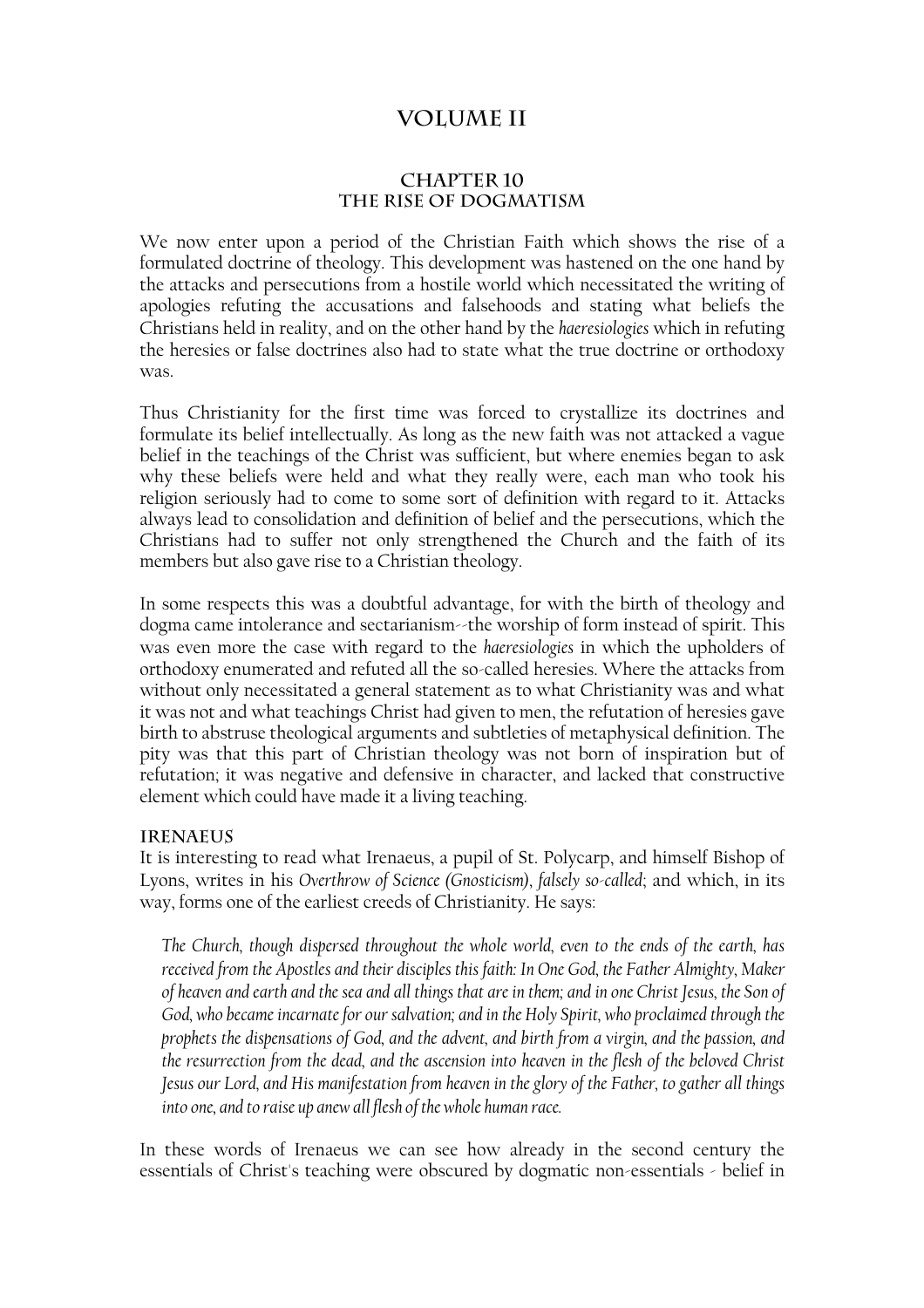which Christ Himself never demanded of any man. Irenaeus writes as if this statement of Christian belief were the original teaching of Christ and the universal belief of the Church wherever it existed. The truth of the matter was very different; far from holding one and the same doctrine the different Churches held views differing according to the spiritual soil in which the Christian seed had been sown.

#### **Tertullian**

Nor was Irenaeus the only one who indulged in the fancy of an established orthodoxy as the original teaching of Christ. Tertullian, one of the great lights of the North African Church, wrote a work called *On the Prescription of Heretics*, the very title of which is as far from Christ's teaching of love and tolerance as anything could be. Yet the works of Tertullian had a profound influence upon Christianity; so much indeed that he has been termed the Father of Latin Christianity. He not only defined the orthodox views as opposed to the heretical doctrines, but in doing so he coined the words which were to become the vocabulary of Latin theology in future times.

*Tertullian, Irenaeus and the latter's pupil Hippolytus, were the chief exponents of this defensive and sometimes offensive dogmatism which in refuting heresies lost sight of the living teachings of Christ and laid the foundation of an intolerant orthodoxy which was destined to obscure the living truth of Christian inspiration for centuries to come. Yet, in studying the origin of defensive theology we can understand how the three causes which brought it about; (a) the failing of inspired teaching, (b) the apologies against attacks from without, and, (c) the refutation of heresies from within were inevitable in the history of the Church, and a necessary phase of the great drama of the Christian faith.* 

It seems a strange anticlimax that Tertullian, whose keen legal mind should have taken so much trouble in refuting the gnostic heresies and denying their right to interfere in any way with the Christian scriptures, should himself finally have landed in the Montanist heresy, but this may have been due rather to grievances against his own church than to a real sympathy with Montanism.

#### **CHAPTER 11 THE SCHOOL OF ALEXANDRIA**

It is with relief that we turn from this defensive theology to the constructive theology of the School of Alexandria. Alexandria has always been one of the most remarkable of the Christian churches; here Egypt, Greece, Israel, Rome and the Orient met, not only in commerce, but also in intellectual and spiritual intercourse. Nowhere did the new faith find a richer ground in which to develop. It was here that Philo of Alexandria had given his spiritual interpretation of the Jewish scriptures and taught his Logos-doctrine which afterwards was to prove such a useful receptacle for the doctrine about Christ. It was here that the *Therapeuts* had had their communities, which might have been taken for early Christian monastic settlements, so strong was their resemblance to the new religion in doctrine and in practice. Here again in Alexandria the famous library had been a centre of learning, the like of which could not be found anywhere in the civilized world of those days, the Museum had become the leading Greek university and the main centre of philosophical learning in the Roman Empire. Naturally the Christian Church in Alexandria became, with Rome, the leading Church of the Christian religion. Here, from the earliest days, the instruction of members in the Christian doctrine was organized better than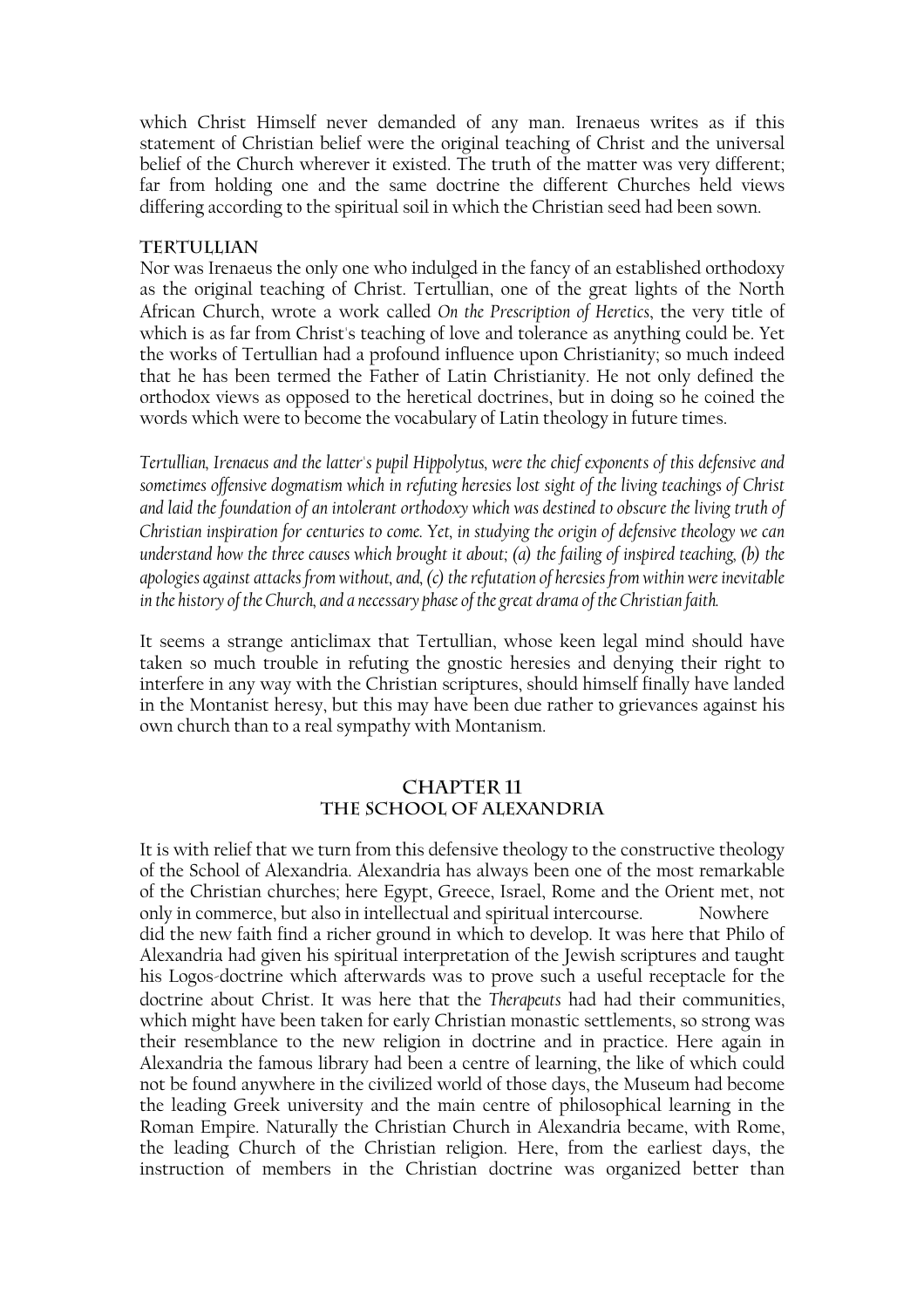anywhere else; here for the first time we find a critical study and arrangement of the Christian scriptures.

## **Clement (St. Clement of Alexandria)**

The first head of the catechetical school of Alexandria was one Pantaenus, a Sicilian by birth, who after having travelled through India and become acquainted with the doctrines of Indian religious philosophy, returned to Alexandria and became the principal exponent of Christianity in that Church. His greatest pupil, greater indeed than his master, was Clement of Alexandria, an Athenian by birth, who had been converted to Christianity, and thus combined within himself the nobility of Greek culture with the depth of Christian faith. Many had thus passed through Greek philosophy to Christianity, but few were able, like Clement, to make a synthesis of Greek philosophy and culture with the doctrines and ethics of the Christian church. His enthusiasm for the new religion did not impair his width of vision and philosophical tolerance. To him truth could never be exteriorised and crystallized; as he himself expressed it: *The way of Truth is therefore one, but into it, as into a perennial river, streams flow from every side*.

Such a man could not be a heresy hunter; the theology that he built up was a living structure born of faith and inspiration, neither as a defence against attacks nor as a refutation of heresy, but as a revelation of living truth. He considered Greek philosophy and Jewish law to be the Paedogogues meant to lead man to Christ, and believed that the Logos directed and inspired the philosophy of Greece until He could be fully manifested in Christ.

Thus, Christianity was shown as the natural and necessary consummation of Greek and Jewish culture, and in his writings Clement does not so much ask his countrymen to give up their culture in favour of Christianity, as to find in the latter the necessary complement to the former. The picture he paints in his *Stromateis* of the true Gnostic or ideal Christian is one of the noblest ideals ever conceived by man. To Clement, the true wisdom, or gnosis, was that inner illumination to which the true Christian could attain if he lived the life of purity and love which our Lord Christ taught. Thus man entered into the Mysteries of the Kingdom of God, which were for the few, willing to bring the necessary sacrifices and capable of making the effort.

Many have doubted the existence of the Mysteries of the Kingdom that Christ delivered to His disciples in secret and to which so many of the leading Christians in the early Church testified. Clement himself was an initiate of these Mysteries and speaks of them repeatedly in his writings. Thus he says in his *Stromateis*, book 1, chapter 28:

*The Mysteries are delivered mystically, and what is spoken may be in the mouth of the speaker; rather not in his voice, but in his understanding… The writing of these memoranda of mine, I well know, is weak when compared with that spirit, full of grace, which I was privileged to hear. But it will be an image to recall the archetype to him who was struck with the Thysus[.1](#page-4-0)*

The theological writings of Clement were the outcome of this inner spiritual

<span id="page-4-0"></span>*<sup>1</sup> The Thyrsus was the wand with which the candidate was touched during the ceremony of intitiation in the Mysteries – S. von Krusenstierna.*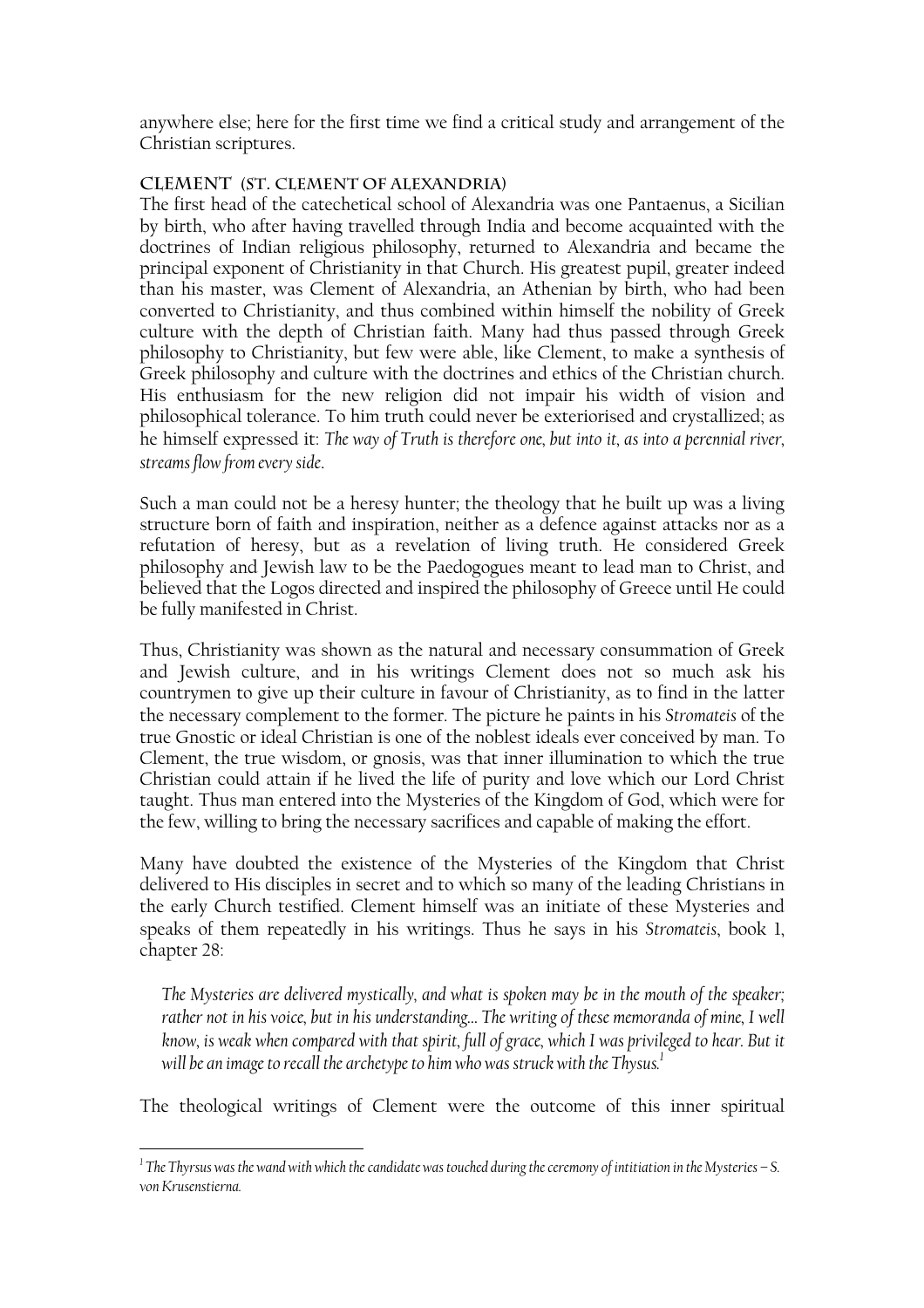experience, and are far above the intellectual subtleties or defensive arguments of those theologians whose dogmatism was born not of inspiration, but of irritation. The result is that they are free of the man-made dogmas which defensive theology substituted for the living teachings of Christ, and which, by their lack of commonsense and inner reality, have done so much to estrange thinking men from the Church.

Thus Clement teaches that it is not God's wrath that is to be appeased, but man's impurity which is to be overcome, so that unity with the divine may be attained. Ignorance, to Clement, is the cause of sin, and as man grows in inner wisdom he emerges from the darkness of ignorance and sin into the light of the spiritual world. This victory, which Christ attained in His resurrection, is the goal to which every Christian should aspire; and it is to the Risen Christ and not to the crucified Christ that Clement bids us look. The message, which Christ brought to man, was not that life meant a crucifixion, but that through the crucifixion of our earthly self the spirit within could attain to the new birth. Joy therefore should be the hallmark of the Church as well as of its members, for Christianity essentially brought a message of gladness.

Most Christians in Clement's time looked upon joy, beauty and wisdom as essentially sinful and as leading man away from God. Primitive Christianity in opposition to Christ's own teaching was bowed down under an intense feeling of sinfulness and evil from which alone God's pardon could bring release. Clement taught that God was the Fount not of pardon but of Life, and that it was through wisdom, love and beauty that man grew nearer to God. His scheme of training was one in which he led his pupils through science, dialectics, ethics and philosophy to theology as the crown of all, thus giving them a wide range of knowledge, culminating in the Christian tradition and scriptures in which all found their unity.

The life of Clement was essentially a life of harmony and beauty; his character was noble and gentle and showed that perfect balance and sense of proportion that was the precious heritage of Greece. His commonsense prevented him from allowing himself to be martyred during the persecution of Severus while he could preserve his life by flight; and, though less heroic, his way was certainly the more useful one. Until his flight in the year 202 he was the head of the catechetical school, though he lived until 215, leaving behind him a number of works of which the *Stromateis* were the most important. He was acknowledged as one of the Saints of the Church till the time of Benedict XIV, who struck his name off the calendar as a result of the hostile opinions of Photius, the reading of which brought Benedict to his unjust decision.

If ever a man deserved to be termed a Saint it was Clement, whose life of truly Christian virtue and wisdom together with the greatness and nobility of his character make him a true disciple of the living Christ, following in the footsteps of the Master in a time when the message of Christ was but too often obscured by the doctrines of his followers.

# **Origen**

When Clement of Alexandria fled in order to escape the persecutions under Septimius Severus, a successor had to be appointed as head of the catechetical school, and the choice fell on a young pupil of Clement called Origen. Though only seventeen years old at the time of his appointment, such was already his reputation for purity of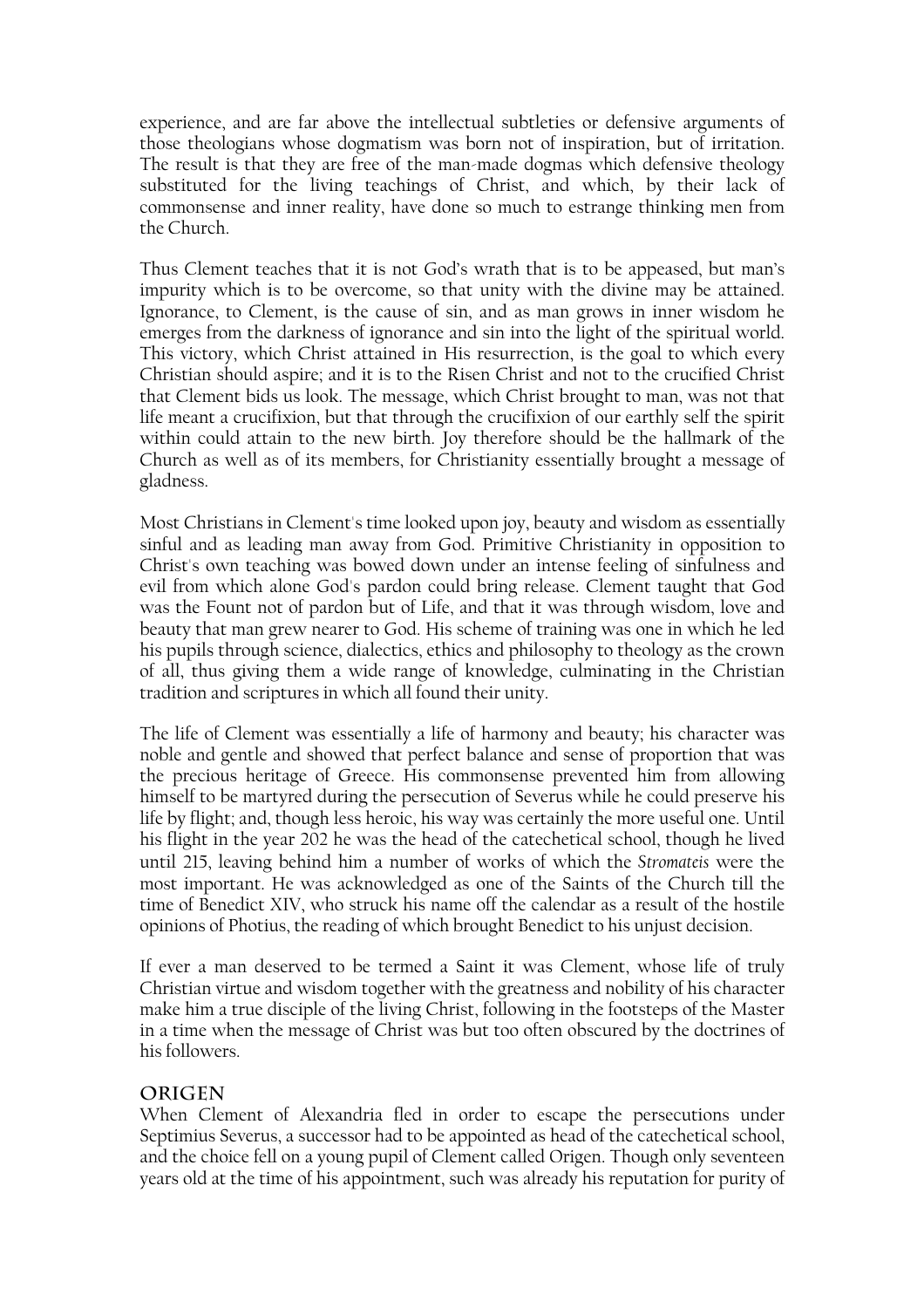life and depth of learning that he was considered worthy to be the head of this most famous school of Christian instruction. Never yet in the history of the Church had the mind of a genius, the devotion and piety of a saint, the fiery zeal of an apostle, and the iron will of a reformer, been combined in one personality.

The years between his appointment as head of the catechetical school and his temporary absence from Alexandria during the persecution of Caracalla were years of great activity in all directions. So many came to hear his lectures that he was forced to hand over the elementary instruction to Heraclas, one of his pupils who in later years was to become his successor and Bishop of Alexandria. Even so, his teaching was but a part of his work; his studies were deep and varied. Thus he attended the lectures of Ammonius Saccas, the father of Neo-Platonism, and made a study of Plato, Numinius, the Stoics and the Pythagoreans, so that he might understand non-Christian thought and be better able to expound the Christian teachings to the followers of these different philosophies. Then again he learnt Hebrew, so as to be able to study the Old Testament in the original, the result of which studies appeared in the *Hexapla*, his magnum opus, in which he compared the Hebrew text with the Greek version and tried to bring out a reliable text of the Septuagint, a labour that took over twenty years to complete.

But it was not alone Origen's literary activity and his fame as a teacher which made him one of the leaders of the Church; his great intellect combined with a profound sympathy and understanding of human nature made him the unofficial arbiter in all quarrels and difficulties in the Eastern Church.

Having been forced to leave Alexandria, Origen, with some of his devoted disciples, settled at Caesarea in the year 231, and there resumed his many activities; building up a flourishing school. Among his pupils was Gregory Thaumaturgos, later Bishop of Neo-Caesarea in Pontus, who afterwards extolled the greatness of Origen as a teacher in his *Oratio Panegyrica*. It was by such pupils that Origen's influence became so farreaching and permeated the Church as much by his writings.

Where the writings of Origen are so many in number (at one time they were said to number six thousand!) it is not easy to determine what his main contribution to Christian theology was. His accomplishments are so varied and in many he was a practically a pioneer. Thus he was not only the first theologian worthy of that name, but at the same time, the first biblical scholar; the first real commentator; the first to make a sound textual criticism in his *Hexapla*, and at the same time the first systematic teacher of Christian doctrine – being greater in this respect even than his master, Origen.

#### **Scriptural Interpretation**

In his exposition of the Scriptures, Origen boldly faced the fact that when read literally passages often contradicted each other; and, furthermore, that some of them were obviously impossible.

Origen's conception of the Scriptures was that they could be interpreted in *three* different ways. The first being according to the letter or the body of the Scriptures, the second according to the soul, giving the allegorical meaning of the different passages, and the third according top the spirit, giving the esoteric interpretation.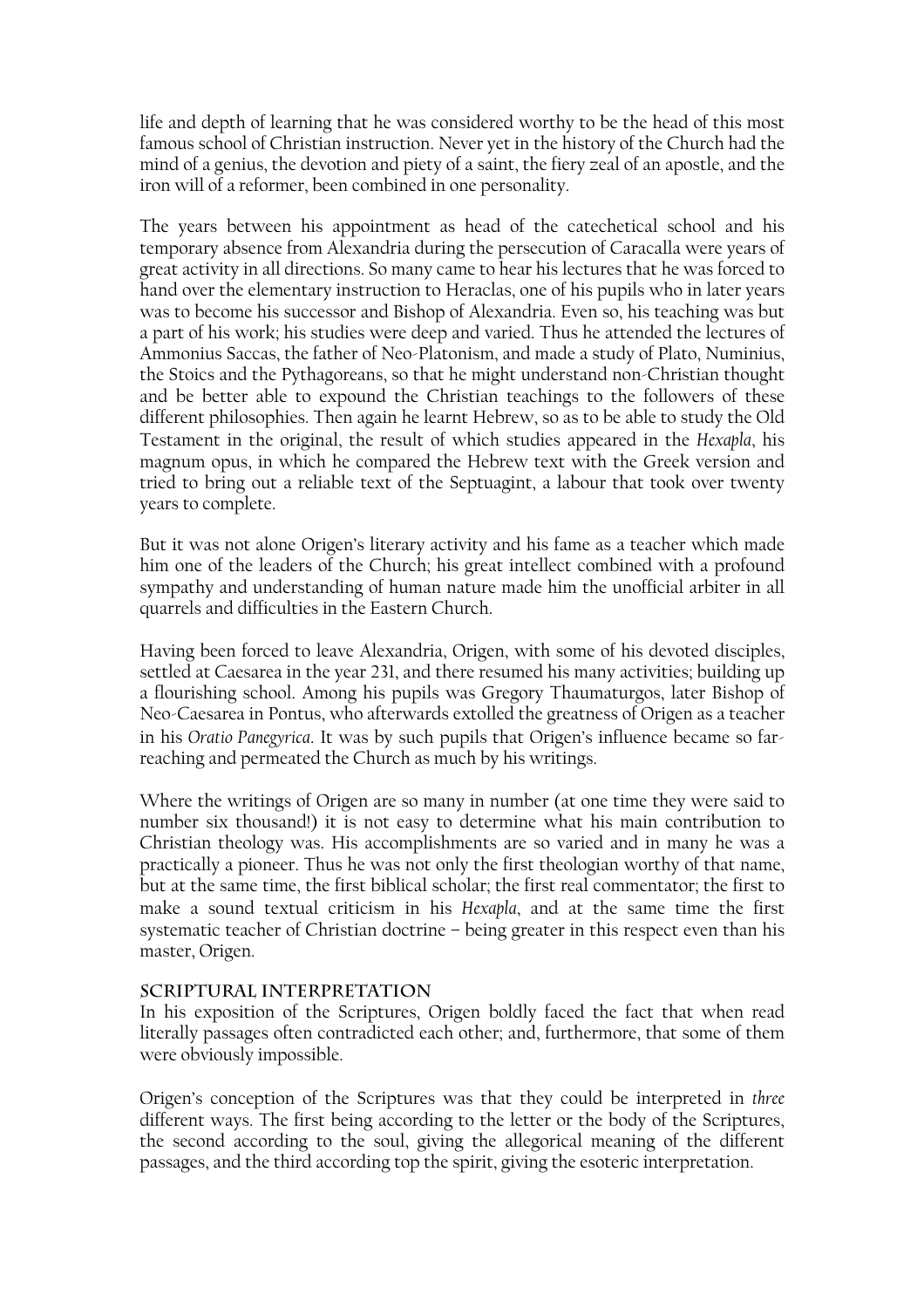Thus to Origen the Scriptures were a means to reach the living truth within, *the heavenly and true things of the law* as he calls it, which man experiences when *he ascends to the spirit*" Origen had made this ascent to the spirit and had come to the experience of the hidden mysteries which to him are the consummation of a Christian life. He, like Clement, held that the Church had a dual function: On the one hand it had to give ethical precepts to those whose lives needed purification, that is to say, it taught man to be good; but on the other hand it had a higher mission for those who were already good. As Origen expresses it: *God the Word was sent, indeed, as a physician to sinners, but as a teacher of divine mysteries to those who are already pure and who sin no more* (*Contra Celsum* III, 62). He explains this standpoint in his refutation of the attack of a certain Celsus on Christianity.

*… whoever is pure not only from all defilement, but from what are regarded as lesser transgressions, let him be boldly initiated in the mysteries of Jesus, which properly are made known only to the holy and pure. The initiated of Celsus accordingly says, 'Let him whose soul is conscious of no evil come.' But he who acts as initiator, according to the precepts of Jesus, will say to those who have been purified in heart, 'He whose soul has, for a long time, been conscious of no evil, and especially since he yielded himself to the healing of the word, let such a one hear the doctrines which were spoken in private by Jesus to His genuine disciples.* 

(*Contra Celsum* III., 60)

#### **The Christian Mysteries**

From all this it is clear that Origen not merely believed in the existence of the Christian mysteries, but that he knew and spoke of them with the authority of one who had been initiated into them. Thus he held with Clement that the Church had not only an outer teaching for the many but also an inner teaching for the few. It was and is this doctrine of "Reserve", maintaining that only the outer teachings were given out by the Church, whereas the inner mysteries could only be experienced by them who were fit to receive them, that has always aroused the indignation of those who would see in Christianity a teaching of such divine simplicity that even the most ignorant could respond to it and take it in. This is certainly true with regard to the ethics of Christianity; the teachings of Christ with regard to the life man should live are certainly of a divine simplicity and such as all men can understand.

But ethics, far from being the end of Christ's message, are only the beginning of it; the ethical life is the path along which man can travel to illumination, the inner experience of the mysteries of the Kingdom, and to union with the divine as the highest consummation. In this inner experience the living truths of which the exoteric doctrines are but a symbol are revealed to man and henceforth he can speak as one who knows. Even in Origen's time this existence of the Mystery-teachings was resented by some, and in his *Contra Celsum* he says:

*... That there should be certain doctrines, not made known to the multitude, which are (revealed) after the exoteric ones have been taught, is not a peculiarity of Christianity alone, but also of philosophic systems, in which certain truths are exoteric and others esoteric. Some of the hearers of Pythagoras were content with his* ipso dixit*; while others were taught in secret those doctrines which were not deemed fit to be communicated to profane and insufficiently prepared ears. Moreover, all the mysteries that are celebrated everywhere throughout Greece and barbarous countries,*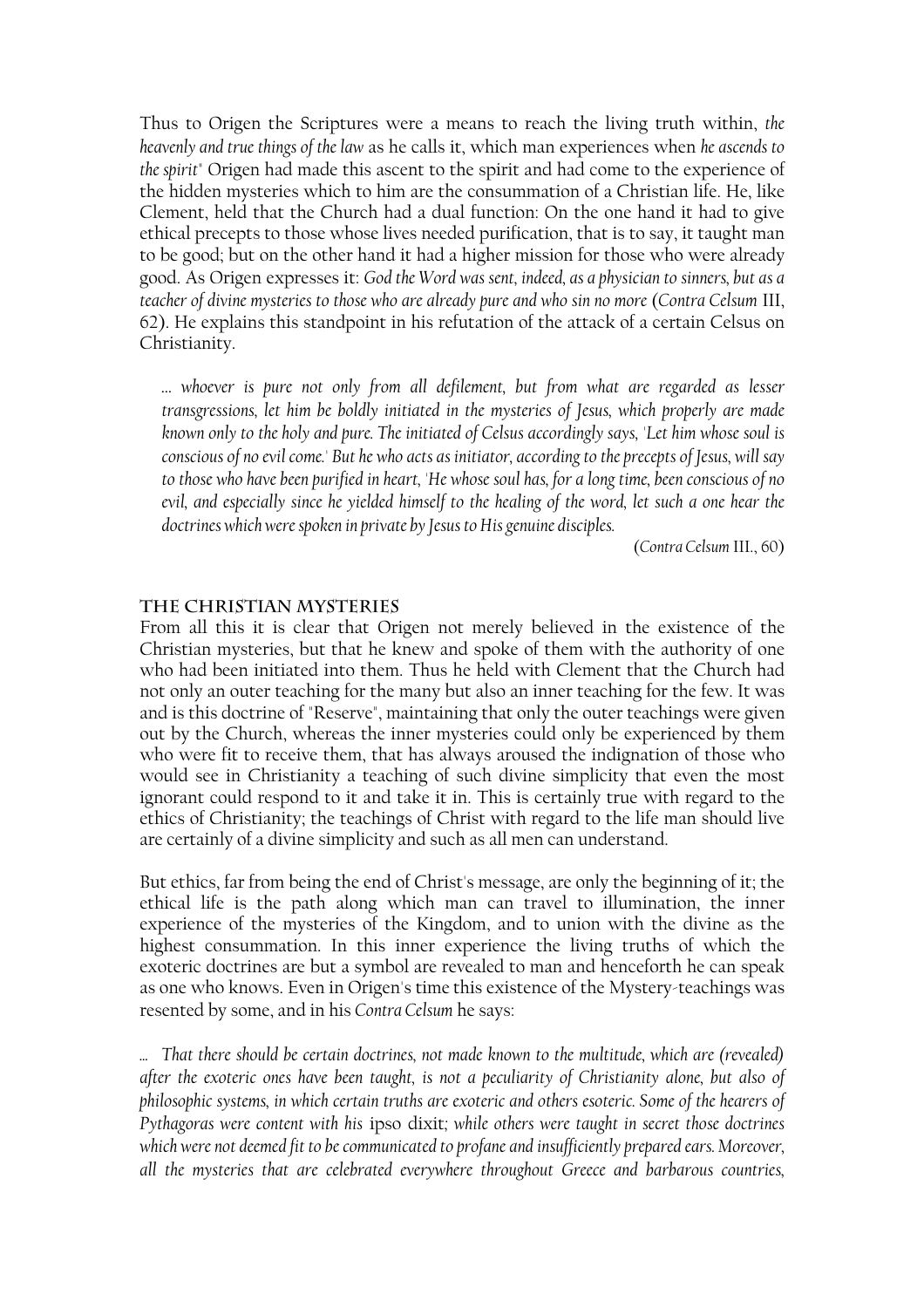# *although held in secret, have no discredit thrown upon them, so that it is in vain that he endeavours to calumniate the secret doctrines of Christianity, seeing he does not correctly understand its nature.*

The important fact emerging from this controversy with Celsus is that in it we find indubitable proof that at the time of Origen there existed an inner school called *the Mysteries of Jesus* which was looked upon by its initiates, of whom Origen certainly was one, as the real Christianity and the heart of the Church. In them those who had been trained sufficiently in the precepts and doctrines of the Outer Church could attain to that spiritual awakening which gave them immediate experience of the living truth the mysteries of the kingdom of God. Many, besides Origen, have born witness to the existence and inspiration of these Christian Mysteries, and it was only when intolerance and dogmatism rejected the Mysteries that Christianity began to lose its hold on those who desired more than the Church with its exoteric teaching can give.

The fact that his writings lent themselves to unorthodox interpretations finally led to their condemnation by Pope Anastasius in 400 and finally to Origen's condemnation in the edict of Justinian of 543, and in the eleventh canon of the fifth Ecumenical Council at Constantinople in 543. Thus one of the greatest lights of the Christian Church was denied the place to which his greatness so fully entitled him: that of being one of the founders of constructive Christian theology.

The work of Clement and of Origen marked the birth of Christian philosophy, and the history of the school of Alexandria as it existed under their leadership will ever form one of the noblest chapters in the history of the Christian Church. It is to them that we must look for a truly constructive and inspired theology, a theology born, not of refutation of heresy or slander, but of an inner participation of the Mysteries of the Kingdom which were and are the only source of Christian Truth, the Truth of which Christ was the embodiment or earth, the truth of which He is still the living Fount to those who seek the living Christ behind the doctrines of the Church.

For further information about some of the teachings of Clement and Origen the student should read Chapter 3 of *Esoteric Christianity* by Annie Besant.

# **CHAPTER 12 PLOTINUS: THE FATHER OF CHRISTIAN MYSTICISM**

While Origen was head of the Catechetical School of Alexandria he made it his custom to visit the lectures of non-Christian philosophers so that he might be the better able to explain Christianity to them and, if necessary, refute their doctrines. Thus at one time he attended the lectures of one Ammonius Saccas, a man of humble origin (the surname Saccas refers to his former occupation as a porter).

Little could he have thought that the seed sown by this humble philosopher was to flower forth into a philosophy, which in times to come would serve some of the greatest of Christians as a vehicle for their own mystical experiences. Yet such was the case; from the teachings of Ammonius Saccas grew that magnificent school of philosophy known as Neo-Platonism, which deeply influenced St. Augustine, the (pseudo) Dionysius the Aeropagite, and a number of others whose writings, permeated with the spirit of Neo-Platonism, carried the teachings of Ammonius Saccas and his disciples into the very tissue of Christian theology.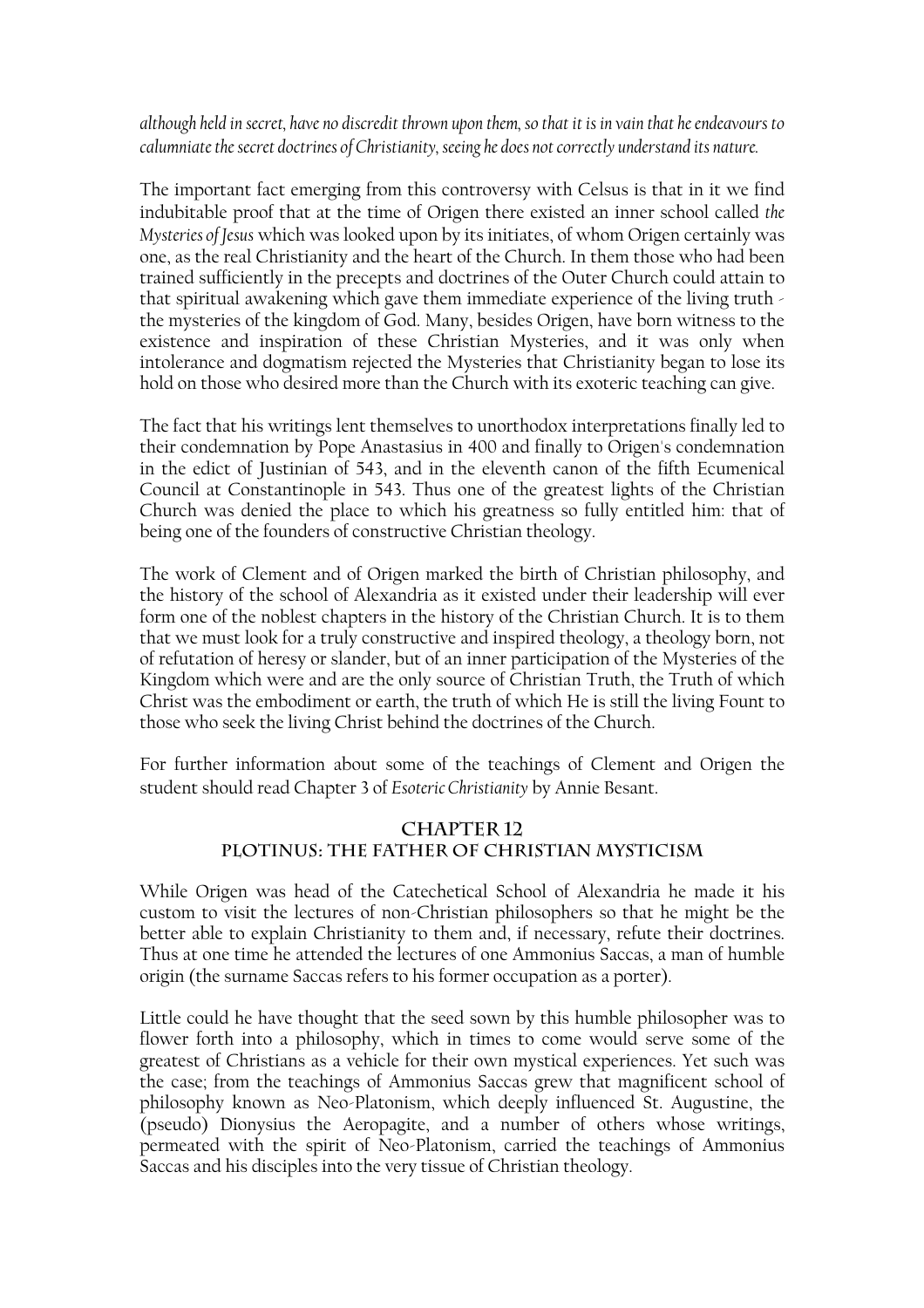Ammonius Saccas, like so many other great teachers, committed nothing to writing and if it had not been for Porphyry, the systematic and understanding pupil of Plotinus, the teachings of this greatest disciple of Ammonius would have been lost to posterity also.

When Plotinus was twenty-eight years of age he determined to devote himself entirely to philosophy. But, though he went to the most famous lecturers of his time, none of them could satisfy him. It was not until one of his friends led him to Ammonius that he found satisfaction and exclaimed: *This is the man I was looking for*. The next ten years Plotinus spent with Ammonius and so great became his eagerness to study deeper the philosophy of his master that he decided to attach himself to an expedition of the Emperor Gordian against the Persians in order to learn their philosophy and that of the Hindus. There must have been a connection between the teachings of Ammonius and the oriental philosophies, for why should Plotinus desire to study oriental philosophy unless his teacher himself had told him, or Plotinus had found out, that the source of his teaching was to be found in the East?

Since Alexandria was a place where Egypt, Greece, Rome and the Orient met, it is evident that with the traders the philosophies and religions of nations whence they came must have reached Alexandria and become known to its philosophers, who were ever eager to study new things. We have already seen how Pantaenus, the first head of the Catechetical school, travelled through India before settling down in Alexandria and we cannot imagine that an eager student like Pantaenus should have travelled through a deeply religious and philosophical country such as India without learning something of its beliefs and doctrines. The attempt of Plotinus was not a success; the Emperor was killed and it was only with difficulty that Plotinus managed to save himself at Antioch. He finally settled in Rome, and it was there that he began to teach regularly and gathered around himself a group of devoted pupils, able to carry on his philosophy.

Porphyry says that Plotinus used to meditate about a subject on which he intended to write and then do the actual writing as if he were copying from a book, evidently having the entire discourse clear in his mind. He seemed to live a double life, of inner concentration on the one hand and of intercourse with those around him on the other. As Porphyry expresses it, *he was able simultaneously to live with others and with himself*.

In all his discourses Plotinus showed a spirit of extreme gentleness and humility. Yet his fame grew constantly and not only did many entrust their children to his care but he would often be called in to solve disputes and became recognized not only as an irreproachable trustee but also as a just and wise arbitrator.

For twenty-six years Plotinus thus lived and taught in Rome and later near Rome at the estate that had belonged to one of his friends, Zethus. Here he died in the year 270.

The philosophy of mysticism that we find in Plotinus was not his only contribution to Christian religious philosophy. In many ways Christian theology is indebted to this prince of mystics, who yet would have scorned the name of Christian. To give but a few examples, it is in Plotinus that we first find an intelligible exposition of the Trinity, in him we read of the Son coming forth from the Father and yet being of one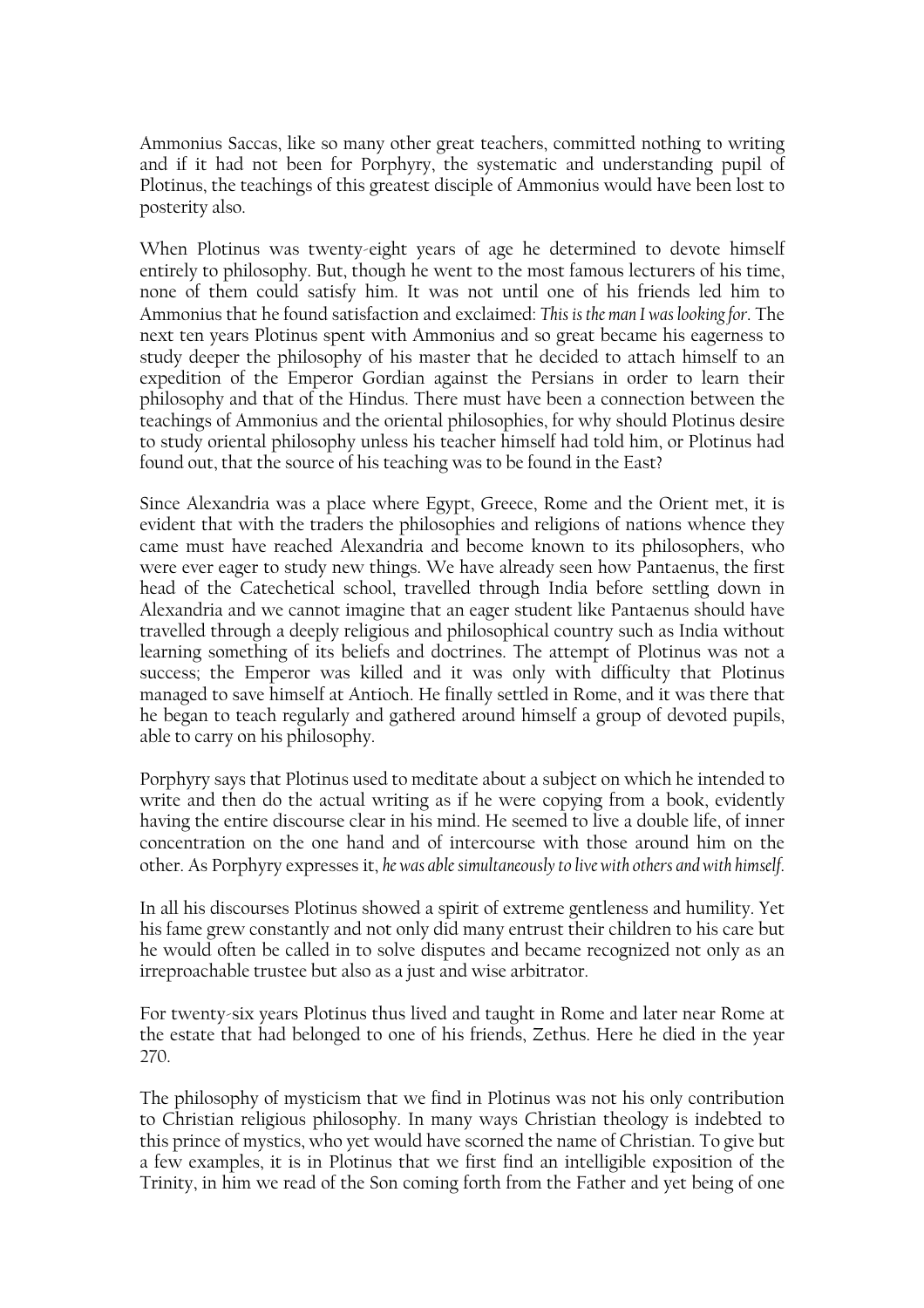substance with the Father. The theological discussions at the Council of Nicaea certainly derived depth and clarity from the teachings of Plotinus.

Through many different channels did Neo-Platonism reach the Christian Church and become part of Christian theology. Through the Alexandrian branch of the school we find the doctrines of Plotinus expounded by the great woman-philosopher Hypatia and her disciple the Christian Bishop Synesius; the Athenian school was to bring forth the genius of Proclus who, through his writings and those of his follower Dionysius the Areopagite, was to influence Christian theology for times to come. But most important of all perhaps was the introduction of Neo-Platonic ideas through the work of St. Augustine. It was in Neo-Platonic writings that St. Augustine first found satisfaction and, though later Christianity became to him the supreme Truth, the Neo-Platonic influence in his writings remains.

At this stage the student should read Appendix 4: *Eja Milites Christi*, which, though short, gives an idea of church practices in the third century.

## **CHAPTER 13 CONSTANTINE AND THE TRIUMPH OF CHRISTIANITY**

It was a great moment in the history of Christianity when the Emperor Galerius, who had been largely responsible for the Diocletian persecution, found himself forced, when on his death-bed, to put forth an Edict in which it was said *that Christians may exist again and set up their meetings*.

Soon after having issued the Edict, which, once again, made Christianity a *religio licita*, Galerius died and was succeeded by Maximian in his Asiatic dominions, Licinius in Eastern Europe, while in the West Constantine ruled Gaul and Britain and Maxentius maintained a tyranny in Italy, Africa and Spain. Of these four, Constantine was the only one who was really favourable to Christianity, while Licinius for a while shared his attitude but afterwards became hostile, and Maximian and Maxentius were frankly antagonistic, pursuing, though in vain, the old policy of persecution. Christianity from this time onwards became more and more a political factor; the Christians had become a party to be reckoned with and their support made it worthwhile for an Emperor to espouse their cause.

It was while he was marching against the tyrant Maxentius in Italy that Constantine before the battle of Saxa Rubra had seen the famous vision in the sky of a flaming Cross with the accompanying words *by this sign thou shalt conquer*. Whether or not the vision of Constantine is a historical fact (and there seems no reason to doubt it), it is certain that from this moment onwards Constantine, though not himself a member of the Christian Church, took the Cross for his standard and became the greatest champion Christianity had ever known.

As long as Constantine and Licinius had common rivals in Maximian and Maxentius, they were united in their efforts for Christianity. Thus it was by their joint action that, after Constantine's victory over Maxentius, the two *Augusti* issued the famous Edict of Milan in March, 313. This Edict was more than a recognition of Christianity, it was a document of religious freedom, the like of which had not been known before.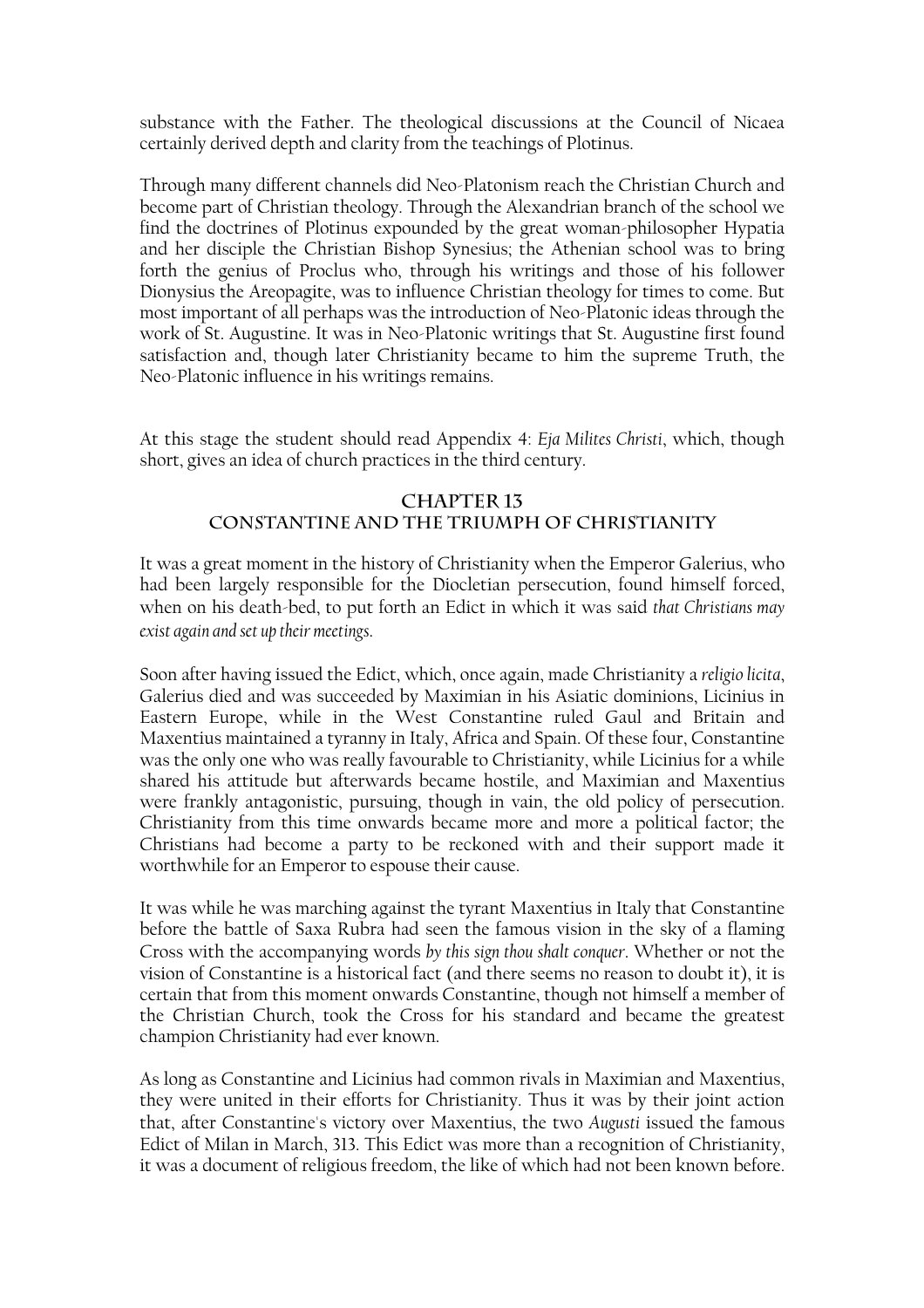The Edict was many centuries ahead of the times; the very Christians whom it was to benefit were as yet unable to allow one another to worship God each according to his own choice.

The second part of the Edict concerned the Christians only. It recognized the Church as a corporate body and declared that all property which had been confiscated during the persecutions was to be restored, while proper indemnity was to be paid to present owners. Thus the places of worship that had been taken from Christian communities during the persecutions were returned and henceforth there was to be no impediment in the way of the Christian religion. That Christianity was to enter upon one of the most tumultuous periods of its existence was due to the blindness of its followers only, not to opposition from outside.

With the death of Licinius in 323 Constantine had became the sole and undisputed ruler of the Roman Empire. Even during his ten years' struggle with Licinius Constantine had enacted a number of measures, part of which put Christianity on a level of equality with Pagan religions, whereas the later measures go beyond equality and show a distinct preference for the Christian Faith. It was Constantine's aim to make the Christian worship fully as magnificent as that of the Pagan religions, and to that end he built great Churches endowed at public expense, furnished with copies of the Scriptures and opened with splendid ceremonies of dedication. Thus in Constantinople the famous Church of St. Sophia was built by him, and in all great Christian centres like Jerusalem, Antioch and Rome traces of his architectural activity are to be found. Many of Constantine's measures show the influence of Christian morals. Thus the lot of slaves was improved, the poor and destitute provided for, cruelty to children and to animals was mitigated and respect for human life increased.

When finally in 323 Constantine had made the Roman Empire safe for Christianity he was justified in looking forward to an era of peace. In so far as his love for Christianity was inspired by political considerations he looked to Christianity as to a sound basis of unity for the Empire. Constantine was farsighted enough to recognize that a common ideal is necessary for unity. His predecessors had tried to find that unity in the worship of the Emperor as divine, but where the divinity of some of the Emperors was of such a very doubtful character this did not prove a sure basis of imperial unity. The struggle with Christianity had largely centred round the question: Christ or Emperor, and in this struggle Christ had been triumphant. It is only when we fully understand Constantine's expectations of Christianity as a unifying influence in the Empire that we can appreciate his disappointment and impatience when, instead of the unity he had contemplated, he was met with a series of controversies and schisms, which made Christian unity seem but a far-off dream.

#### **The Arian Controversy**

The most serious of these controversies was that which centred round a priest of Alexandria named Arius. This Arius had been implicated, when a Deacon, in the Meletian schism, and had consequently been deposed from the diaconate. The next Bishop of Alexandria, Achillas, though a worthy and able man, made the fatal mistake, in the three months of his short rule, of restoring Arius not only to the diaconate, but to advance him to the priesthood and to put him in charge of one of the most important Churches in Alexandria, the famous parish Church of Baucalis. Without this ill-advised action of Achillas the Arian controversy would never have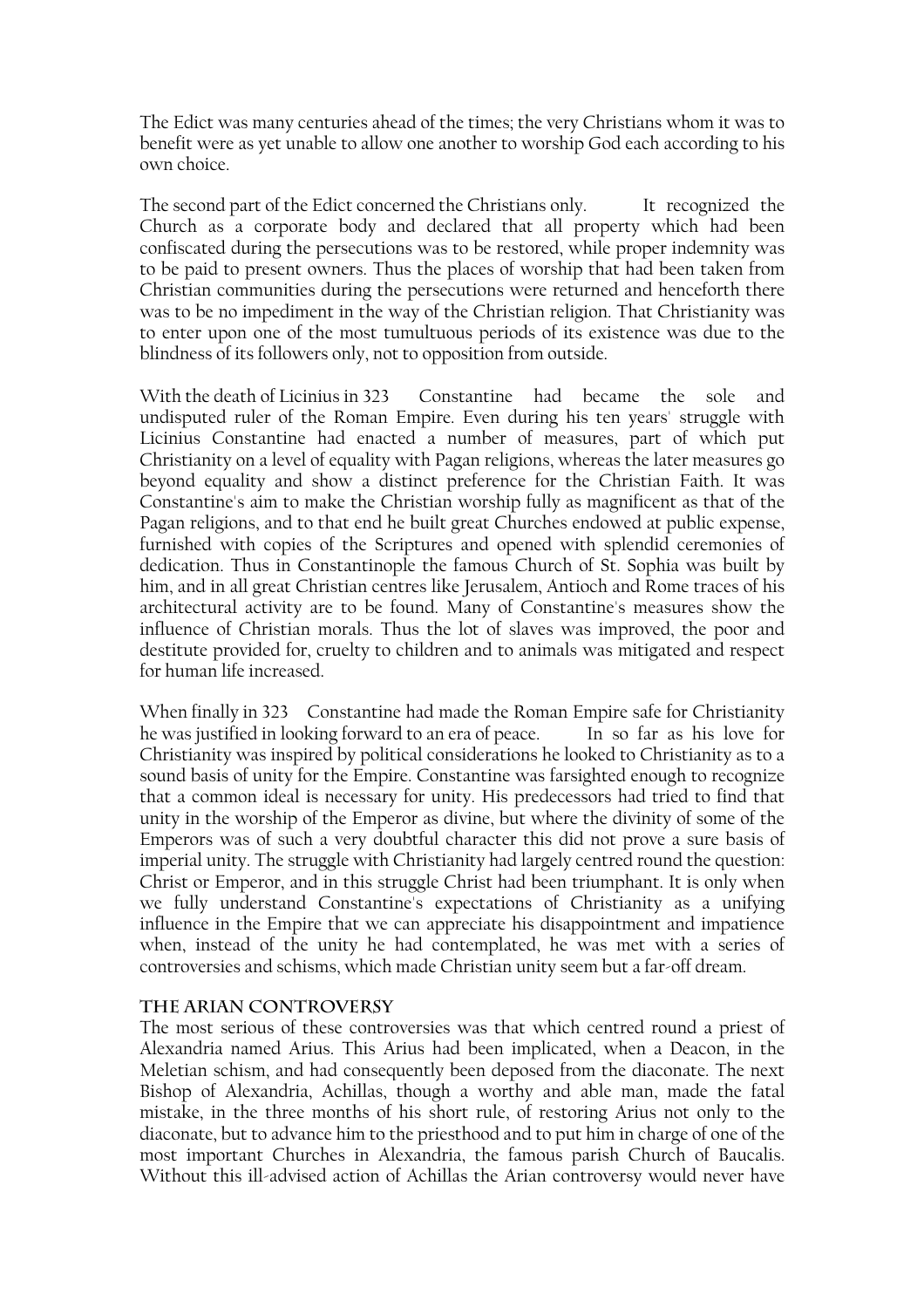been possible, though possibly the discussions as to the true nature of Christ would have taken place in any case.

According to Socrates the historian, the beginning of the controversy is to be placed circa 318. Alexander had succeeded Achillas as Bishop of Alexandria and one day as Socrates has it *in the presence of the presbyters and the rest of his clergy, he was discussing too ambitiously the doctrine of the Holy Trinity, teaching that there was a unity in the Trinity*. But Arius, one of the presbyters under his jurisdiction, a man of no inconsiderable logical acumen, imagining that the Bishop was subtly introducing the doctrine of Sabellius<sup>1</sup> the Libyan, from the love of controversy took the opposite opinion to that of the Libyan, and, as he thought, vigorously responded to the things said by the Bishop. *If*, said he, *the Father begat the Son, He that was begotten had the beginning of existence; and from this it is evident that there was a time when the Son was not. It follows necessarily that He had His subsistence (hypostasis) from nothing*.

Having once started, his intellectual pride led Arius to gain adherents for his idea and, being a popular priest, he soon made himself a considerable following. Now that persecutions were over, life in the Christian Church was becoming somewhat dull for the more sensational of its members and here, in the points raised by Arius, a rich field of acrimonious discussion was opened up. We can thus understand why the population of Alexandria took up the fight with such unholy joy, and why it soon spread over the entire Christian Church.

Alexander felt that he could not allow a teaching so confusing as that of Arius to continue, and about 320 he took action in the matter. First he discussed the question with Arius in a private meeting, and after that it was considered at a conference of the clergy. The first meeting was without results; at the second it was decided to send a letter to Arius and his followers *exhorting them to renounce his impiety and to submit themselves to the sound Catholic faith*. The letter had no effect and in 321 Alexander called a synod of Bishops of Egypt and Libya, who consequently met in Alexandria to the number of about one hundred. On finding that Arius taught that *God was not always Father*, *that the Son was a creature and a work, foreign from the essence of the Father*, and that possessing freewill He was originally capable of vice no less than of virtue, they excommunicated Arius and his followers.

Arius now began to seek support in Palestine where he found shelter with Eusebius of Caesarea, the well known church historian. Afterwards he took up his abode with the other Eusebius, Bishop of Nicomedia, afterwards Bishop of Constantinople. Both associations were of great importance in the Arian controversy; Eusebius the historian was the one who was to present the baptismal formula of his Church as a creed to the Council of Nicaea. He never joined the ranks of the Arians proper, but always assumed a conciliating attitude.

It soon became necessary for Alexander to restate his case in encyclical letters. The most important of these, which was signed by a great number of Priests and Deacons, is too concise and carefully worded to be the work of Alexander; in language and thought it is clearly the work of his secretary Athanasius, a young man destined to

<span id="page-12-0"></span><sup>&</sup>lt;sup>1</sup> Sabellianism was a form of Monarchianism, a third century movement which emphasised the unity (monarchy) of the *Trinity at the expense of the independence of the three 'persons'. S. von Krusenstierna*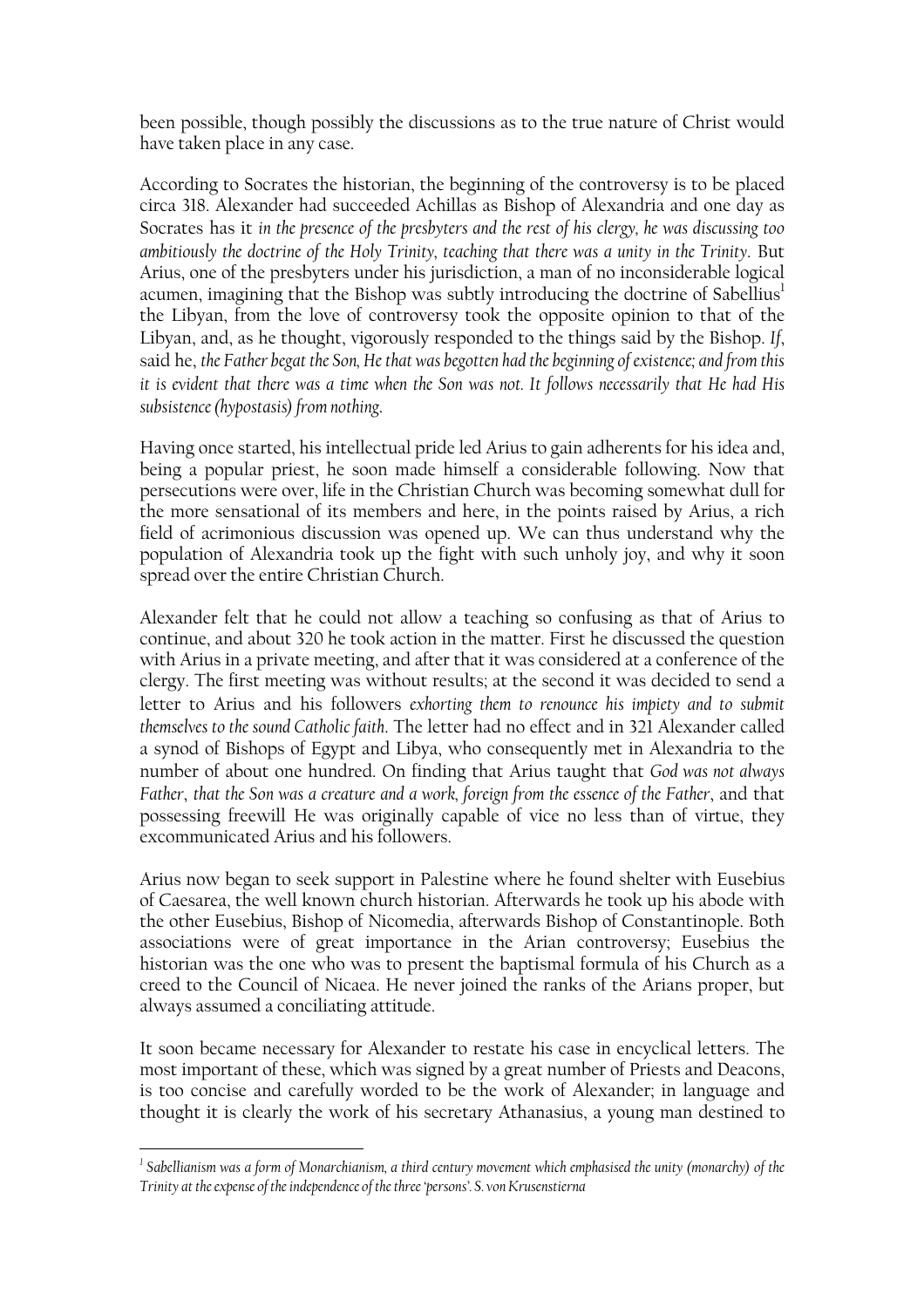become the main exponent of the Catholic doctrine concerning the Christ.

It was at this stage of the proceedings that Constantine found it necessary to intervene. One can well imagine how annoyed he was to find the imperial unity of which he had dreamt disturbed over a matter which, to him, naturally seemed very trivial. He decided to send his ecclesiastical adviser Hosius, Bishop of Corduba, to Alexandria. Hosius carried with him a letter from Constantine to Alexander and Arius.

Constantine's letter was the letter of a statesman, a very tolerant and broadminded statesman too, but betrayed an entire ignorance of the point in question. The mission of Hosius could not be anything but a failure, and on his return to Nicomedia, where he reported to the Emperor, Constantine decided, perhaps advised by Hosius, to call together a council of the entire Christian Church to meet at Nicaea in the coming spring. It is possible that the matter had gone too far to be ignored, but on the other hand nothing could be better calculated to make the controversy a universal one than this convocation of a general council.

### **CHAPTER 14 THE COUNCIL OF NICAEA**

The Council of Nicaea began to gather in May, 325. More than three hundred Bishops from the East and West arrived, attended by their Priests and Deacons. The largest number of representatives came from the Eastern Church, while there were but comparatively few Bishops from Latin-speaking countries. There was a Bishop from Gaul, one from Italy (the Bishop of Rome did not attend in person but sent two legates), and naturally there was Hosius of Corduba who thus represented Spain. Many of those present had suffered under the persecutions, Hosius himself under Maximian, and this naturally lent great authority to the Council.

It was the first time in the history of Christianity that a council of Bishops of the entire Church was called together, and it was a significant fact that the descendant of Pagan Emperors, himself Pontifex Maximus of Paganism, was the first to call a general council of the Church.

The whole gathering must have presented a very motley effect; from the rough ascetics from Egypt to the polished prelates of Constantine's court, all types of Christians were to be found. The Bishops assembled in the large hall of the Imperial Palace; and when all were present Constantine himself entered, tall and resplendent with diadem and precious purple robe. It is said that he blushed when he entered. It may have been that he felt shy in the presence of so august a gathering; possibly however, he remembered the recriminations, which had been handed to him when he arrived and which certainly formed a sad testimony of unchristian spirits. After an opening address in which he discoursed in Latin on the necessity of peace and unity he produced a bundle of accusations which he had received and, reminding all present of the duty of forgiveness, he burnt the lot. After that the debates began.

First Arius expounded his views, so frankly indeed that *the Bishops stopped their ears*. After that it was decided to examine the Scriptures with regard to the points in question. This however proved useless as each party explained the texts according to their own point of view. Thus it was finally resolved that a formula or creed should be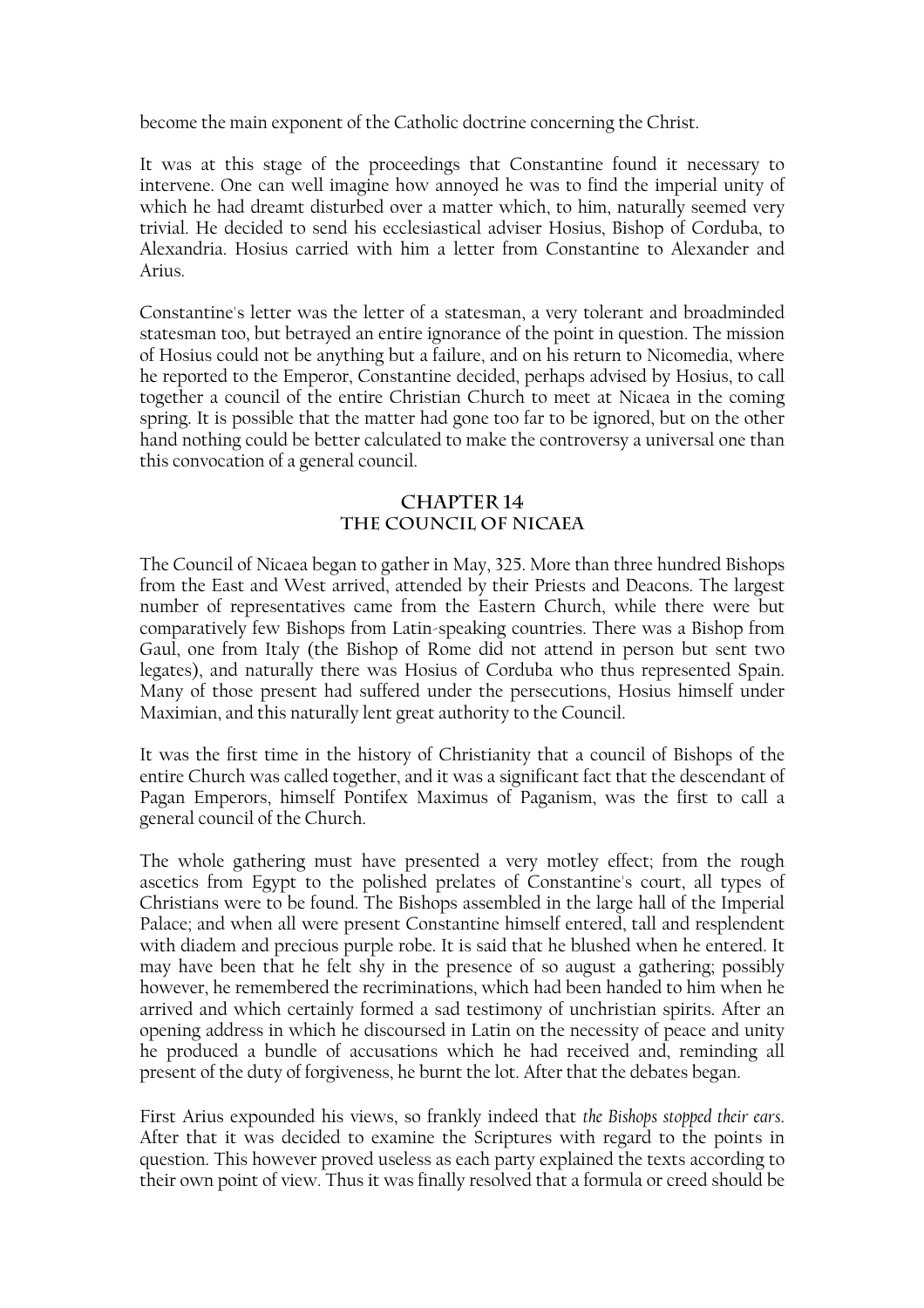made up as a test of authority.

In trying to understand the proceedings of the Council we must be well aware of the fact that the majority of those present were simple-minded men to whom the entire controversy was strange and who were ready to be convinced by those whose views were definite. The leader of this large section was Eusebius of Caesarea the historian, who would have wielded an even greater influence had he been as great in theology as he was in literary and scholarly attainments. On the one side of this central block were Alexander and his followers, the Catholics or Nicenes, some thirty only in number, but mostly men of knowledge and authority.

The Western Bishops, including Hosius, belonged to this group. The main figure in it however was Alexander's young Deacon Athanasius who, though not a constituent member of the synod, was the mouthpiece of the Catholic group. On the other side of the central group was Arius himself with his immediate followers, a small group, but very determined; and a second group with Eusebius of Nicomedia as their leader, who sympathized with Arius but were careful not to risk themselves too far.

It has often been represented as if the controversy raged over the minute difference between that standpoint which looked upon Christ as of the same substance as the Father, and the opposite standpoint, which considered Him to be of like substance, which difference is expressed by the two Greek words *homoousios* (of the same substance) and *homoiousios* (of like substance). This view is erroneous, the term *homoiousios* did not arise till much later in the controversy, while the word *homoousios* was only introduced by Hosius towards the end of the Council. The latter term certainly expressed the view of the Catholic party, which taught that God the Father and Christ the Son were of the same substance, but the doctrine of the Arian opposition could only be expressed by the term *anomoios*, unlike or foreign (to the Father).

The same doctrine was expressed in the formula presented by Eusebius of Nicomedia and his effort was torn to shreds in the presence of the assembly and rejected as heretical. It was then that Eusebius of Caesarea came forward with a formula consisting mainly of the baptismal creed of his own  $Church<sup>1</sup>$  with an addition directed against the Sabellian heresy. It was decided to accept this creed with the addition (proposed by Constantine on the advice of Hosius) of the term *homoousios*, so that the Council might express its definite opinion with regard to the nature of Christ. Constantine's proposal was accepted and thus the Nicene Creed<sup>[2](#page-14-1)</sup> (not to be confused with its later version, now generally called the Nicene Creed) was produced.

After the Creed had been read out in the Council all present signed it with the exception of only a few. Some, like Eusebius of Caesarea, hesitated for awhile, afraid of the possible consequences of the term *homoousios*, but they ended by signing with the exception of only Secundus and Theonas. The Council anathematised these two, together with Arius, who naturally opposed the formula. Though Constantine, at the banquet which ended the Council meetings, had congratulated the Bishops on

<span id="page-14-0"></span>*<sup>&</sup>lt;sup>1</sup> Some scholars believe this to have been the Baptismal Creed of Jerusalem.*<br><sup>2</sup> The student should read The Christian Creeds by CW Leadheater, sh

<span id="page-14-1"></span>*The student should read* The Christian Creeds *by C.W. Leadbeater, chapters 1 and 2 for more detailed information on the Creeds.*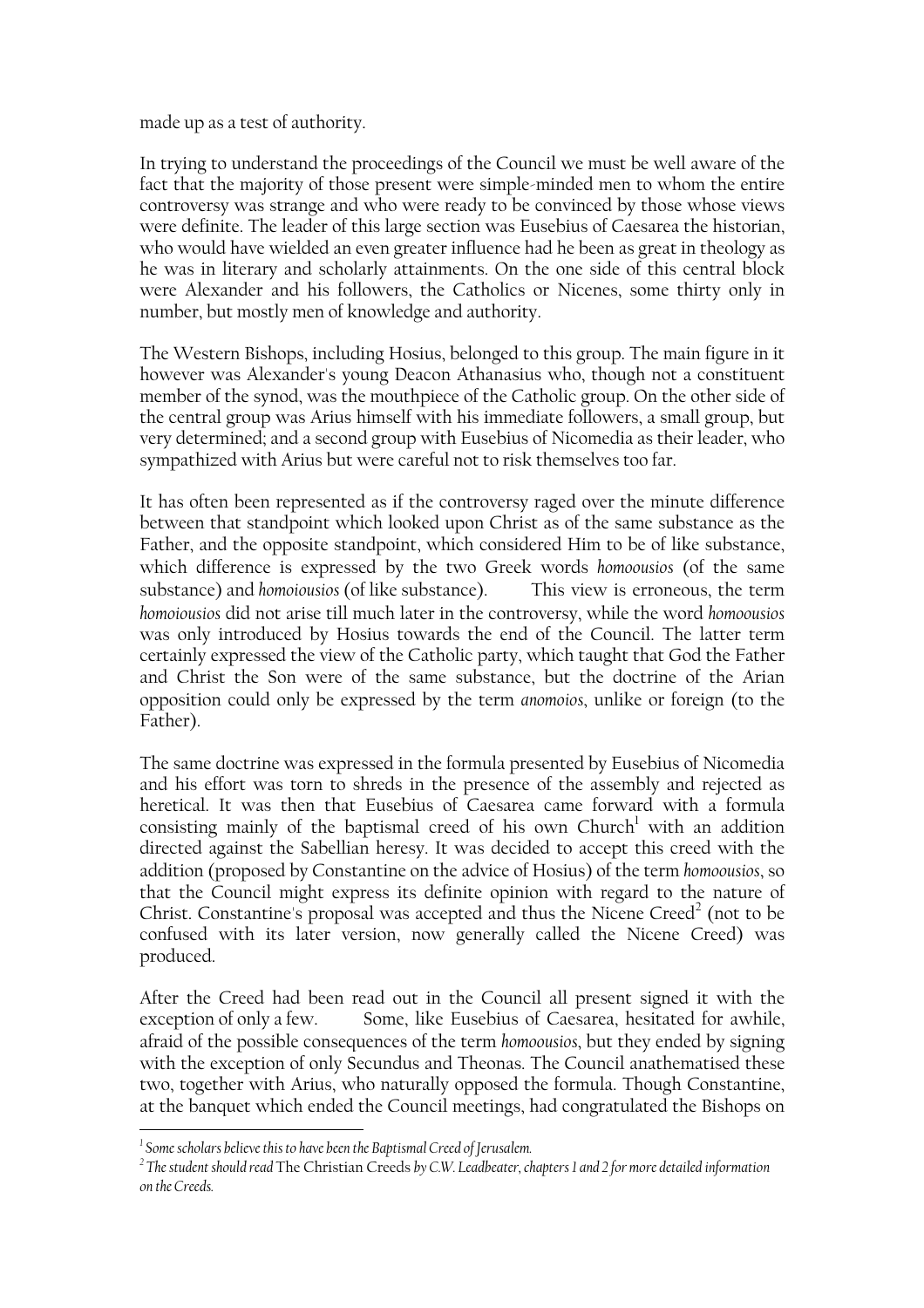the success of their proceedings, time was to prove that the Arian controversy was far from settled.

\* \* \* \*

The Council of Nicaea forms a watershed in the history of the Church. After having been divided and persecuted by the authorities, the Church now emerges as the main religion of the Empire. Nicaea was the first ecumenical council and was to be followed by several others. These councils proved essential to maintain the unity of the Church and to settle the many doctrinal disputes which arose in the centuries to come, particularly concerning the nature of Christ.

Nicaea also marks the beginning of the linking of the Church to the secular power, a situation which, on the one hand made the Church rich and powerful, but on the other hand brought much corruption and misuse of power in the centuries to come.

# **Chapter 15**

# **Conclusion**

We find that at the end of the first quarter of the fourth century, at the time when the Christian Church was being established as the dominant religion in the Roman Empire, most, if not all, of the elements for its development had been thrown into the melting pot:

 The Jewish/Essene background The teaching of the Great Teachera) for the multitude; b) for the few The Sacraments established by Him Various Mystery cult aspects (the Mysteries of Jesus) The influence of Gnosticism (esotericism) The influence of Greek philosophy (Platonism and Stoicism) The influence of Neo-Platonism (later led to Christian mysticism) Theology – the negative approach; dogmatism (Irenaeus  $\&$  Tertullian) Theology – the positive approach; liberalism (Clement  $\&$  Origen) The Roman State and its political and legal system

All these factors (and others not mentioned) have left their imprint on the Christian religion.

Christianity, perhaps to a greater degree than any other religion save Hinduism, is 'syncretistic'; it has borrowed from the right and from the left. That it has absorbed and made its own what it has borrowed… is true; but we must not on that account refuse to see that its growth, like the growth of any living organism was accomplished by taking in from outside. Starting as a Jewish sect, with the simplest of organisations, and a plain, if lofty, morality, and much of Jewish superstition, it gradually built up for itself a metaphysic by selecting from Gnosticism elements that it could assimilate, and rejecting others. It then added other elements from the Hellenic thought and modified its cosmological ideas in harmony with both Hellenic and Oriental modes of thought, which, after long struggles, it wrought into something like a coherent whole.

E.E. Kellet: *Short History of Religions*, p.276

That this process has continued down the ages, and still continues, we shall see in the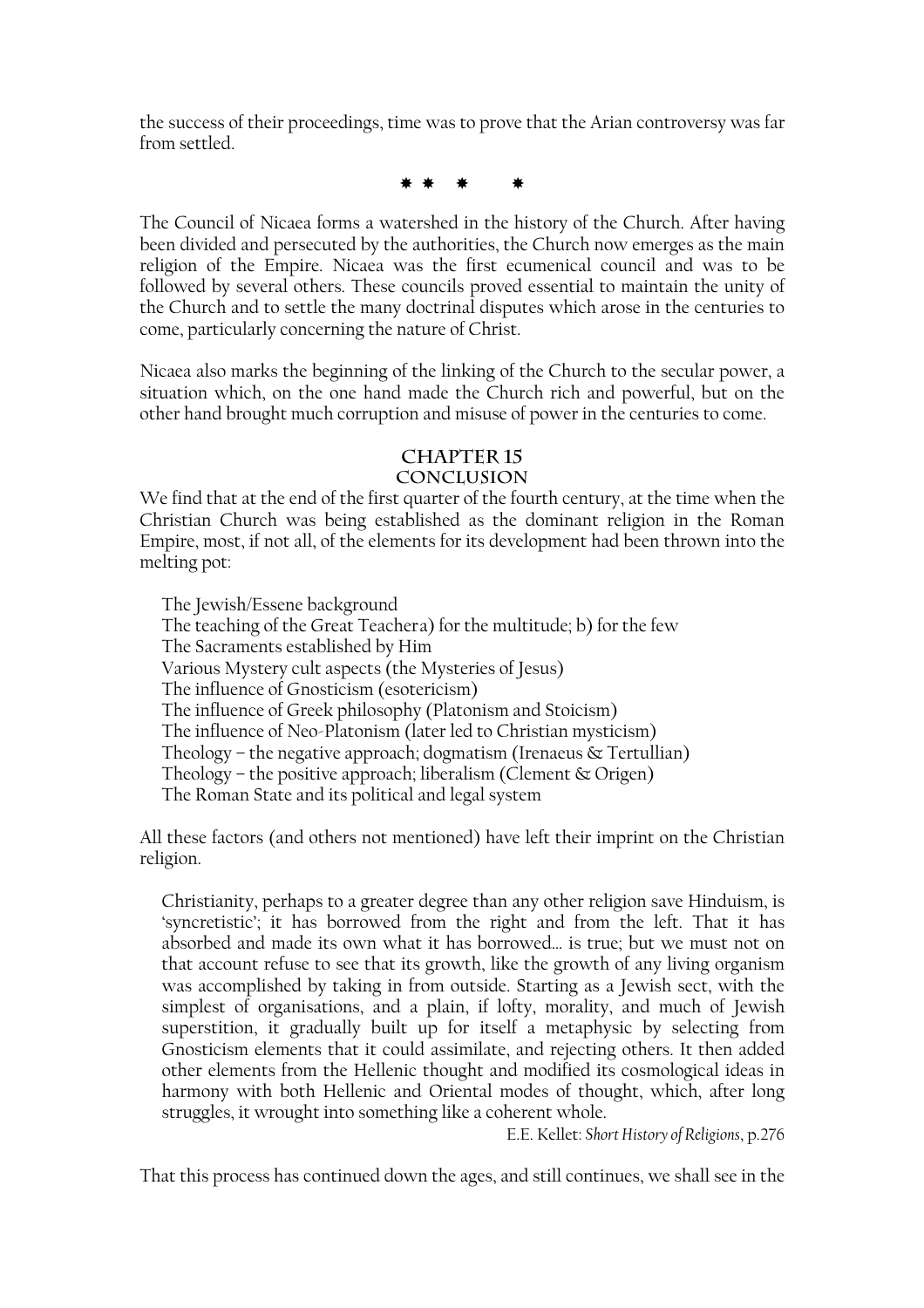following papers on Church History and Theology.

Some unorthodox views have been expressed in this paper. The Liberal Catholic student should be careful not to offend by expressing some of these viewpoints too openly, especially when speaking to people who are still emotionally strongly attached to the historicity of the Gospels. Though the great majority of theologians today have abandoned the view of the Gospels as history, it has recently been said that the average person in the pew is usually at least 50 years behind the times in this respect. S. von Krusenstierna

#### **APPENDIX 1 THE DATE OF THE MINISTRY AND THE DEAD SEA SCROLLS**

Extracts from a series of articles in *The Liberal Catholic,* October 1956 - June 1957 by The Rev. G. Nevin Drinkwater, B.Sc., F.M.A.

#### **Introduction**

 $\overline{a}$ 

The discovery of the Dead Sea Scrolls in and after 1947 has given evidence for an unnamed Palestinian Teacher of Righteousness, who led a sect which has considerable points of contact with the early Church. As the Teacher is placed in the first century B.C. by a preponderance of writers, questions have been asked by Liberal Catholics as to whether this is contributory evidence for placing the Ministry of our Lord Himself about a century before the accepted date. Such a dating, at first so fantastic, is found to explain some curious points in Church history. It was advanced many years ago by Bishop Leadbeater and various Theosophical writers<sup>1</sup>, but it was not discussed as a historical problem until G.R.S. Mead published his book *Did Jesus Live 100 B.C.?* in 1909. Mead did not deal with the New Testament evidence in much detail and for this reason perhaps his work received little attention among historians. He did discuss various traditions in the Talmud. The Talmud, which incidentally, never suggests that the Romans had anything to do with the death of Christ, makes Jesus a contemporary of Simeon ben Shetah and Joshua ben Perchayah, prominent Rabbis at the beginning of the first century B.C., and of Salome Alexandra, who was queen of Judea 78-69 B.C.

Mead pointed out that the Christian Father Epiphanius was aware of the Salome Alexandra tradition and had attempted the impossible task of harmonizing it with the orthodox date. He also drew attention to the Jewish anti-Christian polemical work, the Toldoth Jeshu, which also puts Jesus at the earlier date.

In 1926 Professor Strömholm of Upsala University, independently of Mead, argued that the Master was several generations before Paul, and that there were two parties in the early Church; one which maintained that Christ was crucified, and the other that He was stoned. Strömholm suggested that originally there were records of some of the disciples of Paul's day, who had, like himself, held communion with the Risen Christ. These records were misunderstood by the compiler of the earliest Gospel, that attributed to Mark, as implying that the disciples in question were in

<span id="page-16-0"></span>*<sup>1</sup> 'E.O.' 1883; cf. Eliphas Levi,* Paradoxes of the Highest Science*, T.P.H. ed., 1922, pp xi; 53 H.P. Blavatsky,* The Theosophist*, V, 173 (1883); A. Besant,* Esoteric Christianity*, p.111 (1901); C. Leadbeater,* The Inner Life*, I, 184-185 (1910)* Hidden Side of Christian Festivals*, 174 (1920).*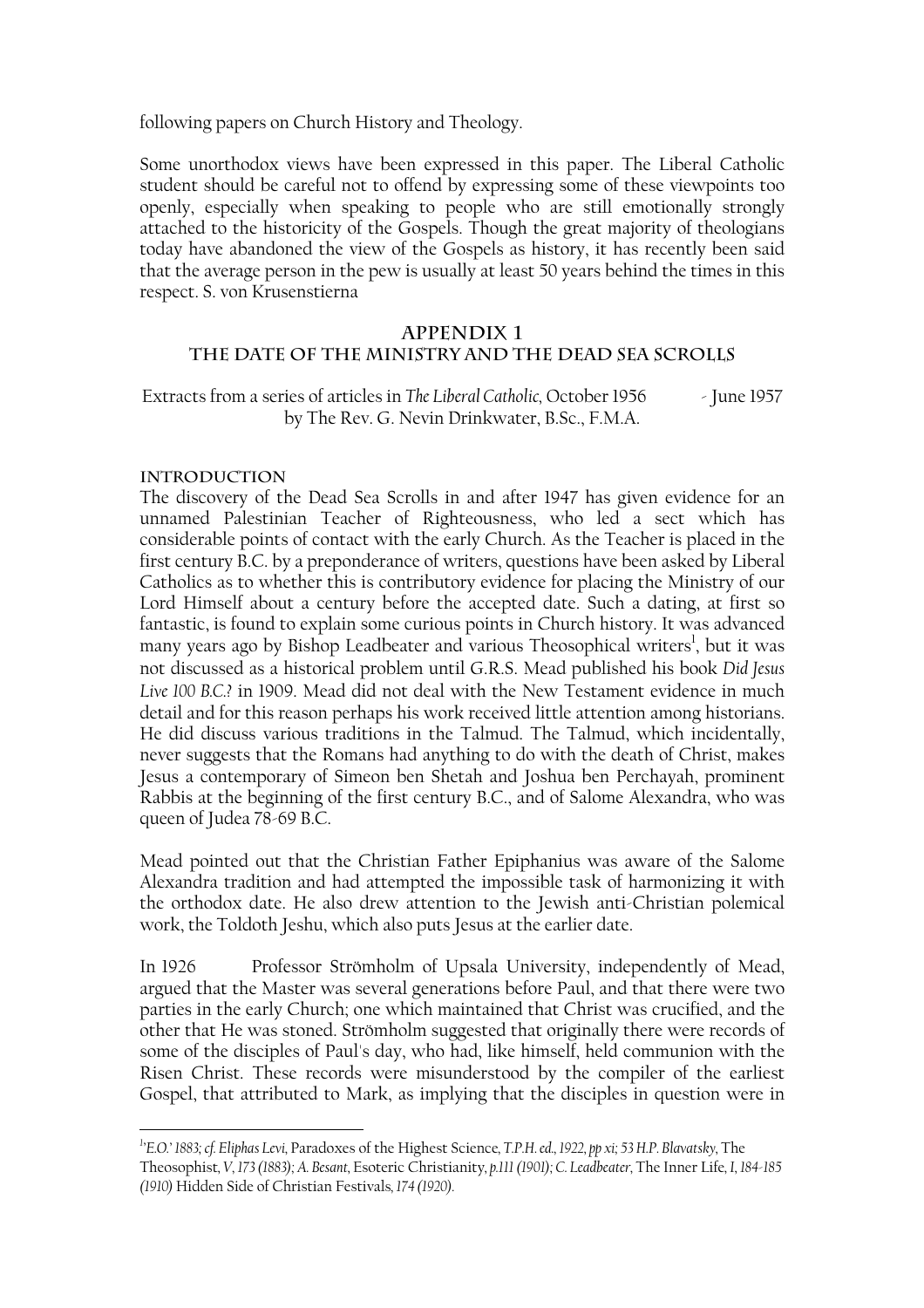touch with the Master in the flesh, so that they were recorded as taking part in the Ministry<sup>[2](#page-17-0)</sup>. The error was perpetuated in the remaining Gospels because they all draw on Mark.

The fact that Jewish, Manichaean, and Arabic tradition, not to mention Christian sources as represented by Epiphanius and the Sibylline material should independently preserve traditions of an earlier date for Christ deserves attention, even if some of it is late and of legendary character. Several legends, if from differing sources, and showing no signs of literary dependence, should be given weight if all point to the same conclusion.

### **Acts**

Acts purports to give the history of the early Church from just before the Ascension. The argument cannot be presented fully here, but it is suggested that Acts is made up from at least two early sources. The first forms the basis of the early chapters. It deals with the activities of the Twelve, but has been edited so as to place the historical setting in the time of Pilate. The second source, now represented by Acts VI, 7; VIII, 3; IX, 1 to end, has been very little edited and is substantially based on an eye-witness to Paul's mission, presumably Luke. In fact however, it is dealing with events about a century later than those related in the earlier chapters. One support for this view is the contrast between the position of Peter in the earlier chapters and his position in the later. At the time of Paul, it is the James Paul knew, i.e., James Justus, not Peter, who is the head of the Church, a fact which commentators have never adequately explained.

Thus Paul places James before Peter in Gal II, 9, and Peter's vacillation at Antioch on the question of Gentile converts is attributed to messengers from James; while at the Council at Jerusalem held on this matter, it is James, not Peter, who makes the final decision<sup>[1](#page-17-1)</sup>. When in later years Paul visits Jerusalem for the last time, it is again clear that James is at the head<sup>[2](#page-17-2)</sup>. On the other hand, in Acts I & II, it is Peter (in this case the original Peter, not the one known to St. Paul) who is at the head of affairs<sup>3</sup>, and James Justus, as is to be expected on the present argument, is not so much as named.

Another piece of evidence for the hidden gap of a century between certain sections of Acts is the story of Philip, who visits in *the city of Samaria*, and later is bidden by an angel to go down *from Jerusalem unto Gaza, the same is desert*. [4](#page-17-4)

At the beginning of the first century B.C. the city of Samaria belonged to the Jewish kingdom. After Pompey captured Jerusalem in 63 B.C., it became part of the newly formed province of Samaria. About 57-58 B.C. the inhabitants of the City of Samaria renamed it Gabiniopolis, or something of that sort, in honour of Gabinius who allowed them to rebuild their walls and so protect themselves from marauding bands of Jews still moving up and down the country after the Roman invasion. In 30

B.C. it was given to Herod the Great by Augustus who renamed it

<span id="page-17-0"></span>*<sup>2</sup> D. Strömholm*, Hibbert Journal *(1926-1927)*

<span id="page-17-1"></span>*<sup>1</sup> Acts XV, 19* 

<span id="page-17-2"></span>*<sup>2</sup> Acts XXI, 18* 

<span id="page-17-3"></span>*<sup>3</sup> Acts I, 15; II, 14 ff; also Matt. XVI, 18* 

<span id="page-17-4"></span>*<sup>4</sup> Acts VIII, 4, 26-40*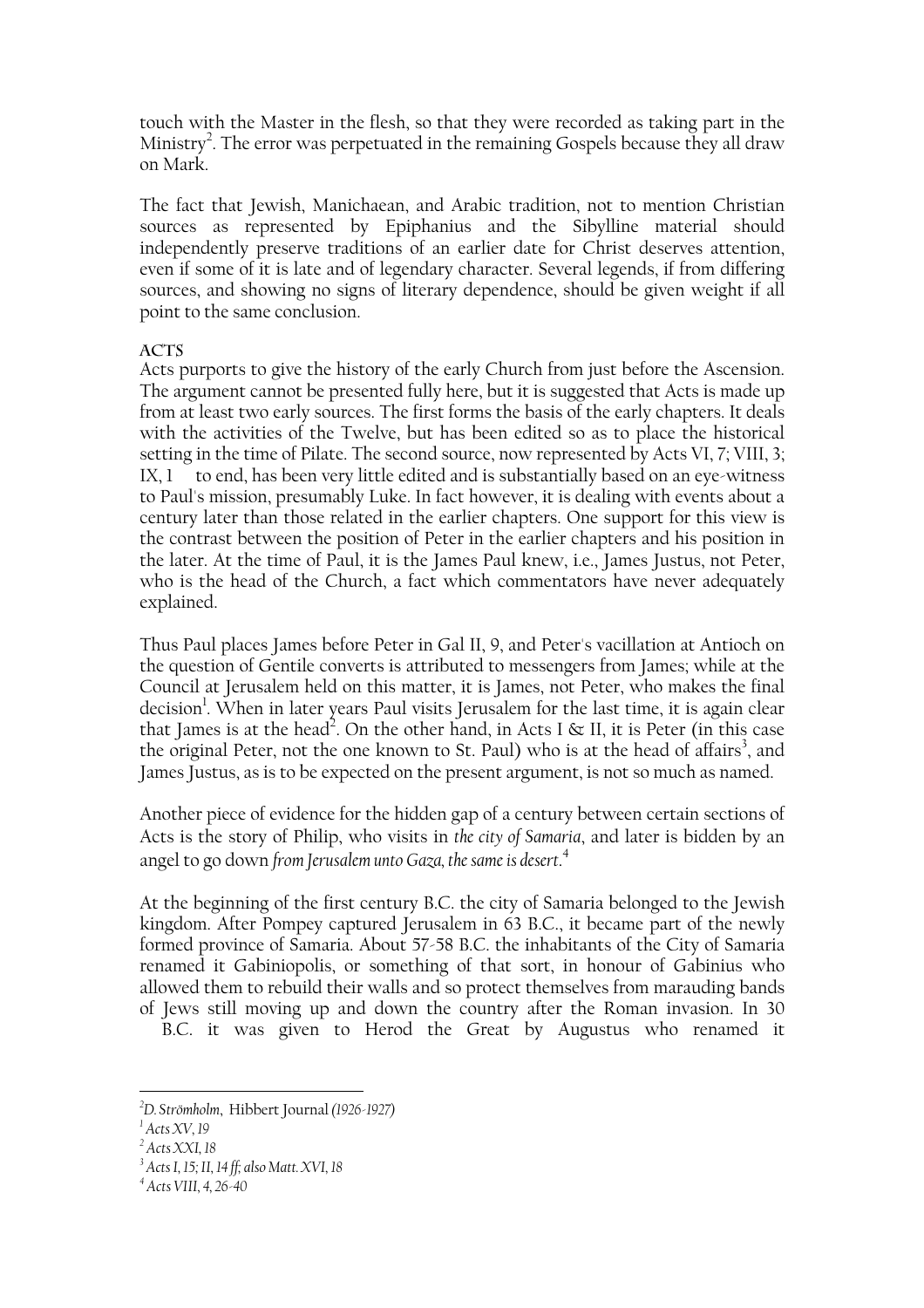Sebaste(Augustus), the name which still clings to it $^5$  $^5$ . Gaza was destroyed in 96 B.C. by Alexander Jannaeus and thus became a desert, but after the Roman invasion it was restored by Gabinius and renamed Minoa. Later Augustus presented it to Herod, and after the death of the latter it was attached by Syria. In 56 A.D., the Jews again destroyed it<sup>6</sup>.

Thus the mention of the *City of Samaria* - the only time this city is referred to in the New Testament - together with the reference to Gaza being desert, both point to Philip's visit having been paid prior to the time of Gabinius, i.e., prior to the middle of the first century B.C. Hence Philip was the original apostle of that name, and not the later evangelist known to St. Paul. Note that it is not assumed that there were two Philips, since Acts agrees that there were two.

#### **First Century B. C. Documents:**

In addition to the evidence for the earlier date of the Ministry from the New Testament and later sources, there is also evidence from documents prior to those in the New Testament, and written in the first century B.C. Foremost among these are the Dead Sea Scrolls from the caves at Qumran; but before discussing these, mention should be made of the *Therapeuts*, the *Book of Enoch*, the *Testaments of the Twelve Patriarchs*, and the *Damascus Fragments* or *Zadokite Work*.

The *Therapeuts* were a monastic order that lived near Alexandria. Their life, as described in considerable detail by Philo, bore so strong a resemblance to Christianity that Eusebius thought they were the Christian Church in Egypt, a conclusion followed for centuries by ecclesiastical writers. In modern times this view has been abandoned with the realisation that Philo wrote about them c. 25 A.D., and that they were then already  $\mathrm{old}^7$ .

The (Ethiopic) *Book of Enoch* and the *Testaments of the Twelve Patriarchs* are acknowledged by all competent scholars to have exerted considerable influence on the New Testament writers. When first rediscovered in modern times they were in fact regarded in some quarters as of Christian origin until it was realized that they must be dated to pre-Christian times. Of the many examples of this influence which could be cited, the *Epistle of Jude* actually names the *Book of Enoch* and quotes from it<sup>[1](#page-18-3)</sup>, while there are verses in the Sermon on the Mount which have a strong resemblance to verses in the *Testaments of the Twelve Patriarchs<sup>2</sup>*. Portions of both Enoch and the Testaments have been found in the Qumran caves.

The *Damascus Fragments* or *Zadokite Work*, comprises two lengthy fragments of a work discovered in 1896. The *Zadokite Work* refers to the (unnamed) Teacher of Righteousness, and also to a *Man of Untruth* and a *Prophet of Untruth'* These last two may or may not be one individual. Margoliouth, in 1911, suggested that this work was Christian and of the second century A.D., but his suggestions received no support owing to the difficulty in fitting the various allusions to the second century Church. Most writers saw in it a first or perhaps second century B.C. text, though the identity

<span id="page-18-0"></span>*<sup>5</sup> Samaria – Sabaste, 1942, p.31; Camb. Anc. Hist. X, p.328* 

<span id="page-18-1"></span>*<sup>6</sup> Camb. Anc. Hist. IX, p.399; article 'Gaza' Enc. Bib.* 

<span id="page-18-2"></span>*<sup>7</sup> Article, 'Therapeuts', Enc. Britt. Cf Mead, Did Jesus live 100BC ?* 

<span id="page-18-3"></span>*<sup>1</sup> Jude 14.* 

<span id="page-18-4"></span><sup>&</sup>lt;sup>2</sup> R.H. Charles, Test. of the Twelve Patriarchs. 1947, p.xxvi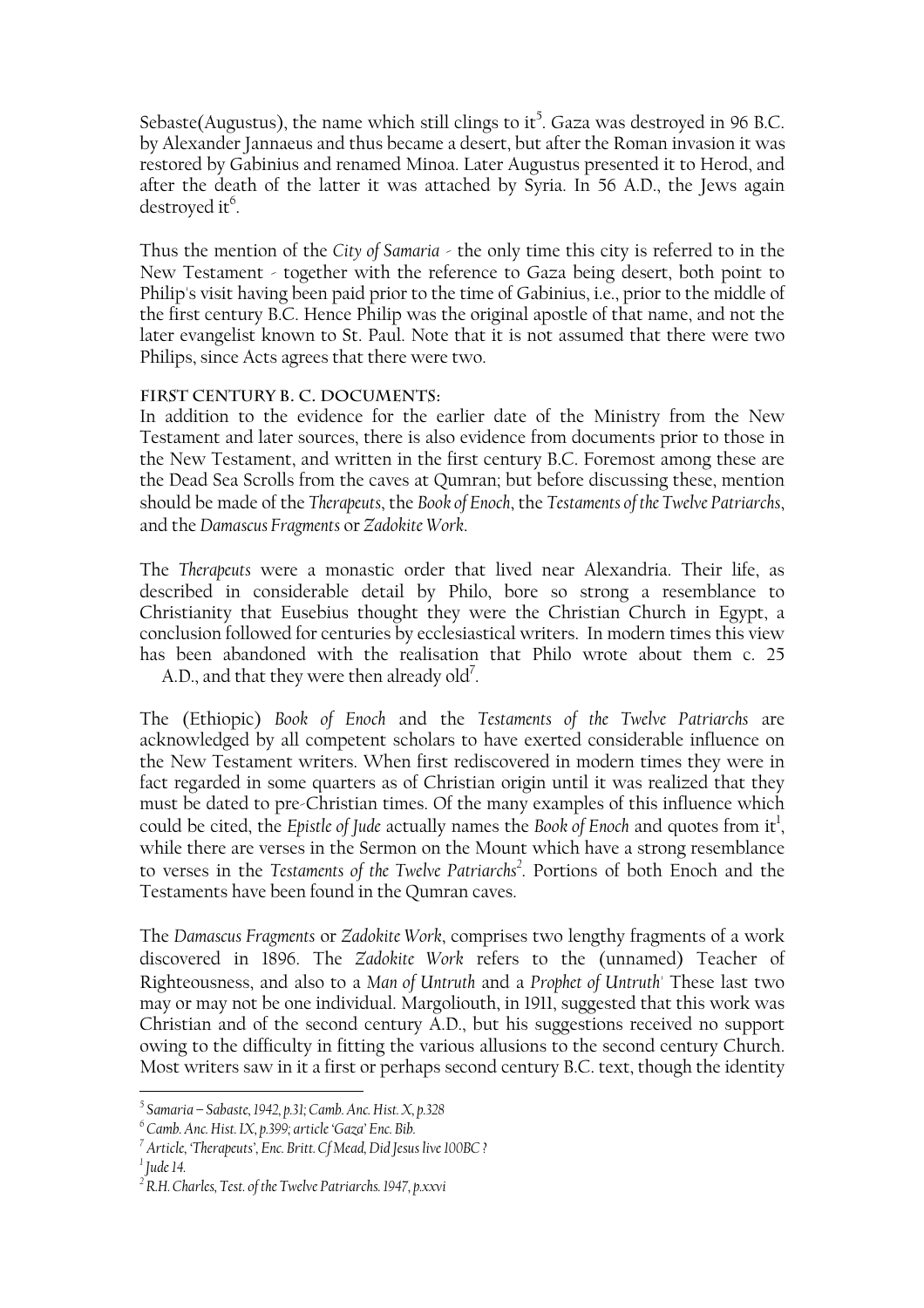of the Teacher remained unsolved. When the Scrolls came to light in and after 1947, it was soon recognized that the *Zadokite Work* belonged to the same people as those at Qumran, since the *Habakkuk Commentary*, one of the Scrolls found in the Cave, mentions the Teacher of Righteousness and the *Man* and *Prophet of Untruth*, and also a *Wicked Priest* opposed to the Teacher. This was further confirmed by the later discovery of several fragments of the *Zadokite Work* in the caves.

#### **The Dead Sea Scrolls**

The Jewish authorities persecuted the primitive Church<sup>3</sup> and the high priest expressly forbade the original Apostles to preach in the Name of Jesus<sup>[4](#page-19-1)</sup>. This would explain why the Dead Sea Scrolls do not mention their leader by name, if they are of proto-Christian origin. The high priest under Salome Alexandra was her son, Hyrcanus II. He managed to retain considerable power under the Roman occupation of 63 B.C., until the Parthian invasion of 40 B.C. Upon the subsequent rise to power of Herod the Great, from 37 B.C., the high priests became mere puppets. The *wicked priest* of the Scrolls who opposes the Teacher is unnamed in order to avoid persecution, just as the Apocalypse later did not name the symbolic beast, which stands for the Emperor.

The available archaeological evidence shows that the Dead Sea Scrolls formed part of a large library in the caves which was abandoned at the time of the terrible catastrophe of A.D. 70, when the Temple was destroyed and the Romans killed thousands of Jews, or they were sold into slavery. If the Dead Sea sect were Christians this might well have involved the loss to the Church of important historical records, while the customary omission of surnames in some of the surviving records might have led to later misunderstandings. It is noticeable how few of the New Testament documents are of Palestinian origin.

Concerning the early destruction of Christian literature, it may be noted that under Diocletian in the fourth century, the Church was heavily persecuted and a determined attempt was made to burn all Christian books. Later, under Constantine, and again under Theodosius and Valentinian, not to mention later still under the Inquisition, the Christian authorities in their turn burnt large numbers of unorthodox books. That an alternative tradition to the dating of the Ministry should survive at all may quite well be evidence for a once rich deposit.

This supposition has been, as it were, heavily underlined by the discovery of the Dead Sea Scrolls. Recovered in and after 1947, and still in process of publication, these new sources present an astonishing picture of a 'pre-Christian' Messiah who with his followers presents remarkable analogies to Christ and the primitive Church. This movement was called by its disciples *the New Covenant,* a claim made nowhere else except by the Church. Professor A. Dupont-Sommer of the Sorbonne, whose views have received wide attention, holds that this Messiah and his followers were Essenes, that the Messiah lived about a century before Jesus Christ, and the early Church was heavily indebted for its Messianic and other ideas to this Essene movement, hitherto unknown. His views have been summarized as follows:

*Everything in the Jewish New Covenant heralds and prepares the way for the Christian New* 

<span id="page-19-0"></span>*<sup>3</sup> John XX, 19; Acts IV, 3; VIII, 1. Christians, alas, have persecuted Jews ever since.* 

<span id="page-19-1"></span>*<sup>4</sup> Acts IV, 17; V, 28.*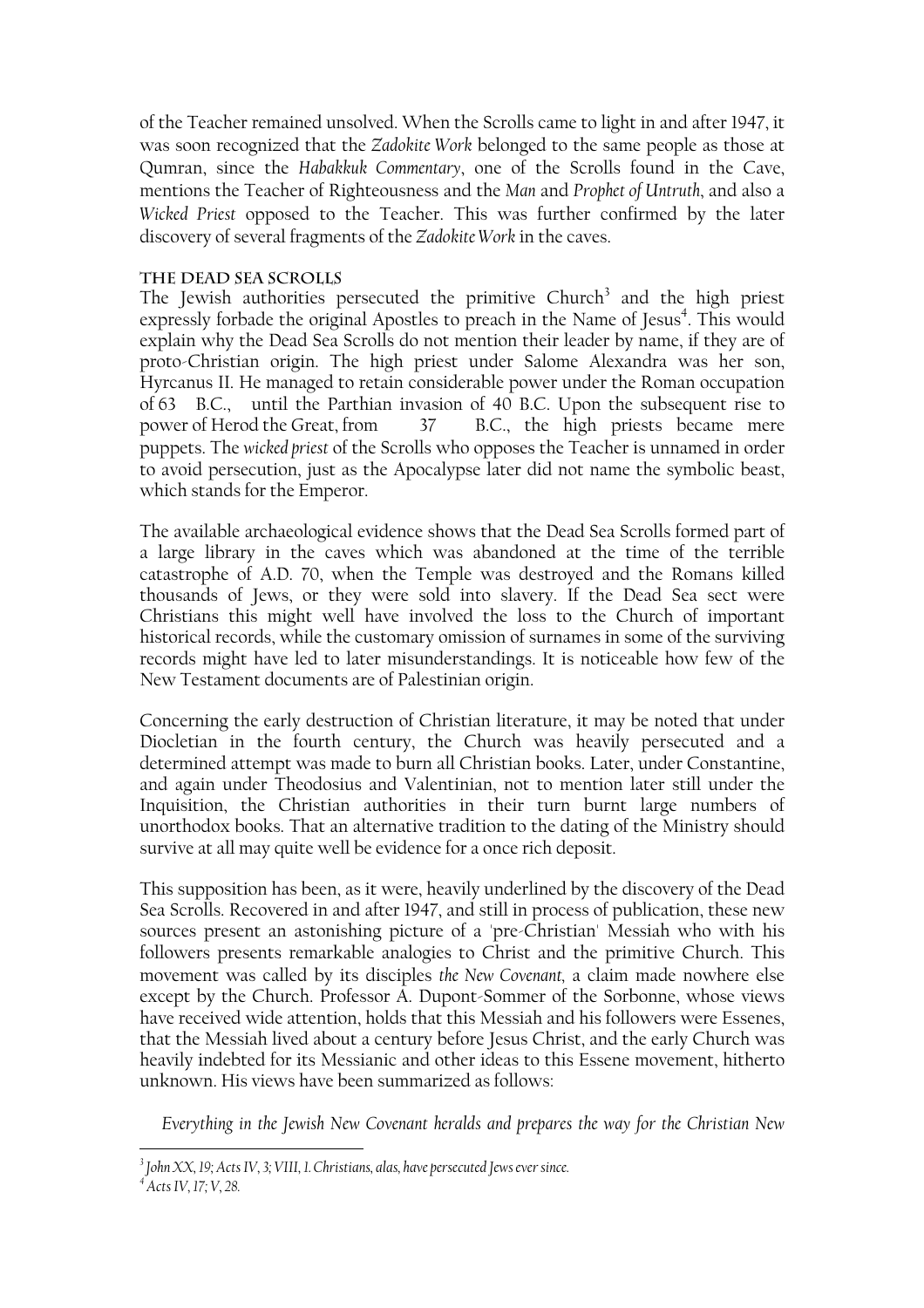*Covenant. The Galilean Master, as He is presented to us in the writings of the New Testament, appears in many respects as an astonishing reincarnation of the Teacher of Righteousness. Like the latter He preached penitence, poverty, humility, love of one's neighbour, chastity. Like him, He prescribed the observance of the Law of Moses, the whole Law, but the Law finished and perfected, thanks to His own revelations. Like him He was the Elect and the Messiah of God. Like him He was the object of the hostility of the priests, the party of the Sadducees. Like him He was condemned to death and put to death. Like him He pronounced judgement on Jerusalem, which was taken and destroyed by the Romans for having put Him to death. Like him, at the end of time, He will be the supreme judge. Like him He founded a Church whose adherents fervently waited His glorious return. In the Christian Church, just as in the Essene Church, the essential rite is the sacred meal, whose ministers are priests. Here and there at the head of the community there is the overseer, the 'bishop'. And the ideal of both Churches is essentially that of unity, communion in love - even going so far as the sharing of common property. All these similarities - and here I only touch on the subject - together constitute a very impressive whol[e1](#page-20-0) .* 

After a minute comparison and analysis of the texts, Dr. Teicher of Cambridge has concluded that the Dead Sea Scrolls represent the pre-Pauline teaching of the Church. He summarizes his views as follows:

*The Scrolls are of Christian origin. The following points leave no room for doubt or hesitation on this score; the exact parallels between the New Testament literature and passages in the Scrolls, the doctrine of 'original sin', 'predestination' and 'election'; the teaching concerning the 'Holy Spirit' in its two manifestations as the 'Spirit of Truth' (the 'Helper') and as the 'Holy Spirit' in the eschatological period; and indeed, the whole 'eschatological' conception as such. All these points, taken singly or together are incontrovertible evidence of the Christian content of the Dead Sea Scrolls. The statement in the Discipline Scroll that the 'Holy Spirit' will cleanse 'flesh' from sin, in itself stamps the Scrolls with an absolutely clear mark of Christianity[.2](#page-20-1)*

The Dead Sea sect upheld the Law like the pre-Pauline Church. As Teicher accepts the Pilate date, like all other modern scholars, and since the Scrolls were in existence prior to 68 A.D., the latest date for their deposit in the caves near the Dead Sea, he identifies the Sect with the Ebionites who would not accept St. Paul's repudiation of the Law.

Jesus is also called very frequently Master or Teacher (*didaskalos*) and occasionally the Just or Righteous On[e3](#page-20-2) , a title given as we have seen to the Son of Man in *Enoch*, and probably also to the Teacher of Righteousness in the *Zadokite Work*, though here the reference may be to the Just Man in general. Thus the different variants accord with the Teacher of Righteousness, the *Moreh ha-Zedekh* of the Scrolls, which is translatable as the True, Righteous, or Just Teacher or Master. Compare Mark XII, 14 (and John VII, 33-40):

*Master (or Teacher) we know that thou art true… for thou… teachest the way of God in truth.* 

The Covenanters called themselves the 'anointed', i.e., Christians. There are also

<span id="page-20-0"></span><sup>&</sup>lt;sup>1</sup> A. Dupont-Sommer, The Dead Sea Scrolls, 1952, p.99. English translation by Margaret Rowley<br><sup>2</sup> Teicher, Journ Of Invick Studies, 1952, HJ, 4

<span id="page-20-1"></span>*Teicher, Journ. Of Jewish Studies, 1952, III, 4* 

<span id="page-20-2"></span>*<sup>3</sup> Acts III, 14; VII, 52; XXII, 14; James V,6; I John II, 1*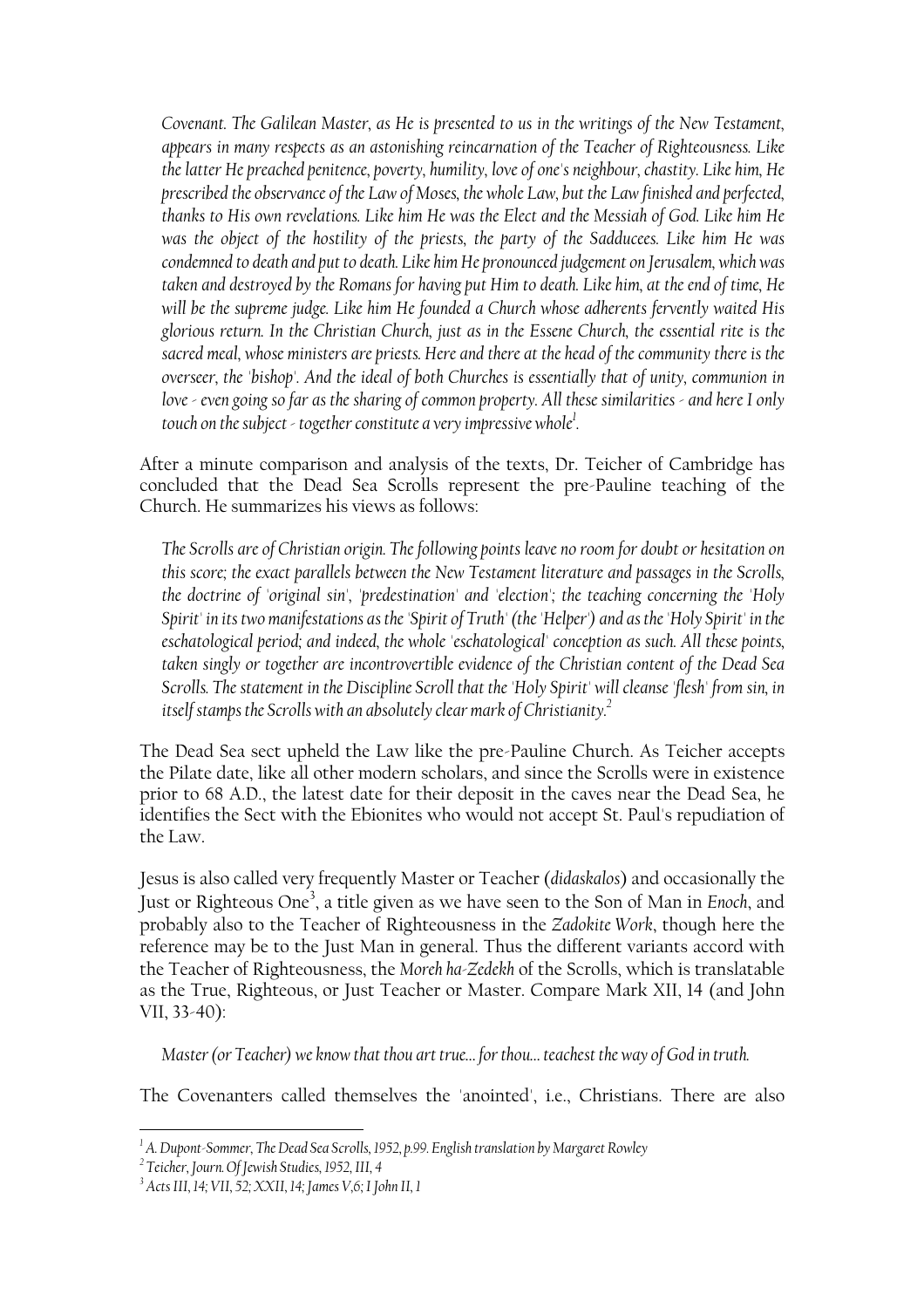references to the Anointed One, i.e., the Messiah or Christ. Some writers distinguish two Messiahs, and consider that the Teacher of Righteousness was not a Messiah. Others regard them as one individual. This last seems to the present writer the most natural interpretation, though other views are possible on the existing allusive and probably deliberately ambiguous texts. Another verse refers to God, 'His Messiah', and 'His Holy Spirit who is the Truth', which as Teicher justly remarks, seems to contain the germ of the doctrine of the Trinity. It is comparable to the latent Trinitarianism implicit in the New Testament<sup>1</sup>.

Some writers have identified the Covenanters with the Essenes, notably Dupont-Sommer, who has pointed out many Essene parallels, particularly in the *Manual of Disciplin[e2](#page-21-1)* . On the other hand, the early Church too had many points of contact with Esseneism.

For various reasons the *Manual of Discipline* is regarded as earlier than the *Habakkuk Commentary* and the *Zadokite Work*. Unlike these last two it does not mention the Teacher. It uses the term 'Covenant' for the Community, but not 'New Covenant'. Like the Essenes, the manual provides that all property shall be vested in the Community. In contrast, the *Zadokite Work* permits private property, but a share must be given to the community. It states that the Community was in existence before the coming of the Teacher, but alludes to 'about forty years' having elapsed since his departure. According to Acts II, 44; IV, 32, the primitive Church at first held all possessions in common, but this was eventually found unworkable.

The *Manual* recognizes only three classes in the community; Priests, Levites, and 'the Many'. The *Zadokite Work* recognizes four; Priests, Levites, 'the Many', and Proselytes.

 Now one of the great differences between the Essenes and the early Church was that while the Essenes made no provision for missionary work, so far as available records go, Our Lord and His disciples were of course very active in that way.

A view which harmonizes all the data is that the *Manual* originated from the Essenes or an Essene-like group, of the second century B.C., if not earlier, and that when the Teacher appeared the group was divided, some accepting him and some not. Needless to say this is compatible with identifying him with Christ<sup>[3](#page-21-2)</sup>. A considerable change in the ethical outlook of the two periods is shown. The *Manual* laid it down that the good man was to be loved but the bad man was to be hated. At the admission of a new member, evil men as a class were to be formally cursed. The *Zadokite Work* however, in accordance with the Sermon on the Mount, charges the community not to hate even evil men<sup>4</sup>.

The head of each community was called the *mebhakker* or overseer. The duties of this official were extensive. He gave instructions and admitted new members, assigning to each his place according to his qualifications; he also regulated controversies and administered funds. In particular his duty to the people was *to take pity on them, like a father upon his sons*, and *to bring back all that have strayed*, a phrase borrowed from Ezekiel

<span id="page-21-0"></span>*<sup>1</sup> e.g. Romans VIII, 9; I Corinthians II, 14-16* 

<span id="page-21-1"></span> $^2$  The Jewish Sect at Qmran and the Essenes, chapters IV  $\mathop{\rm {}C}\nolimits$  V

<span id="page-21-2"></span>*<sup>3</sup> Cp. John VI, 66; John II, 19* 

<span id="page-21-3"></span>*<sup>4</sup> Zadokite Work, X (IX, 2-8)*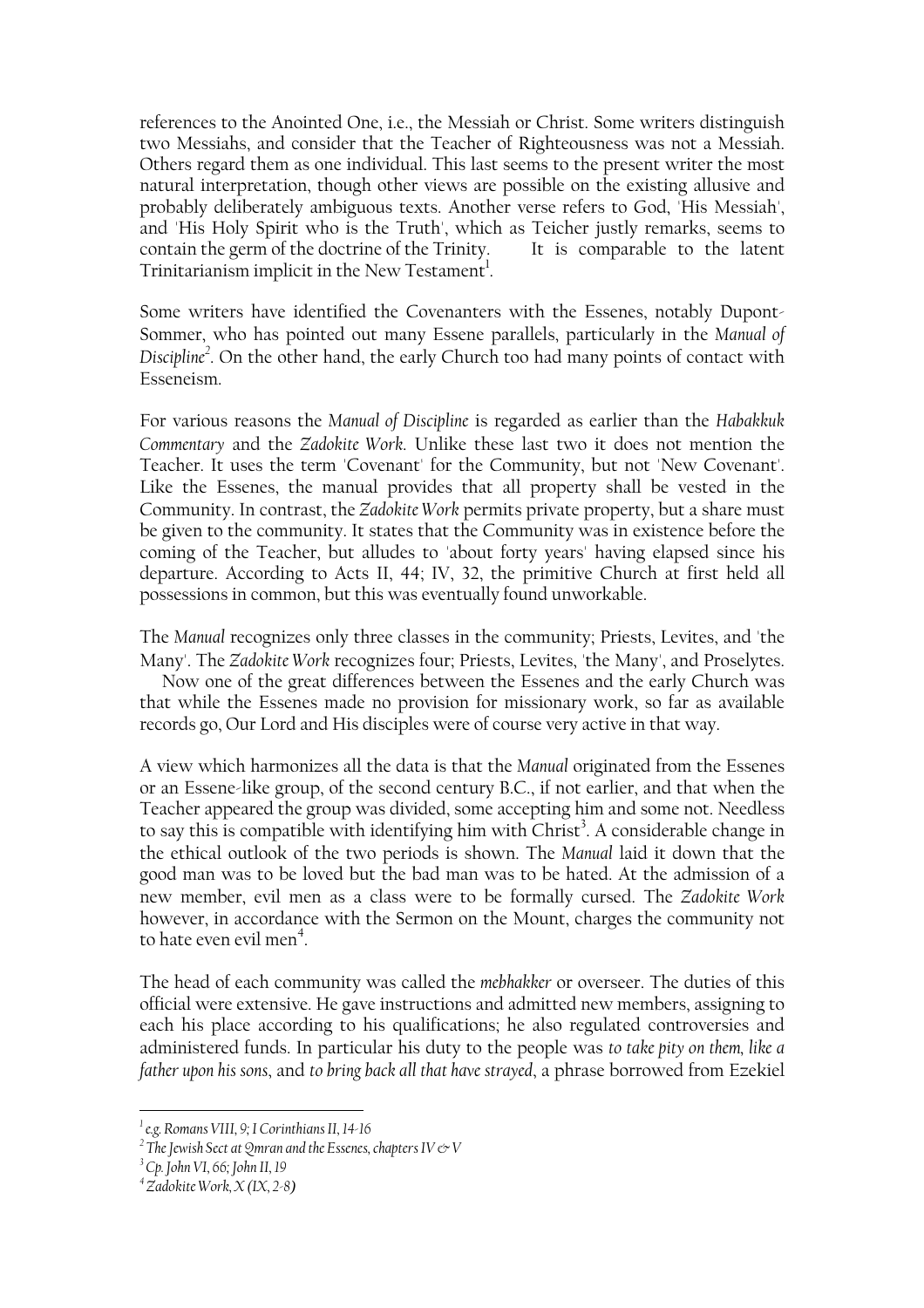XXXIV, 16 and used to describe a Bishop's duties in the *Apostolic Constitutions* II, 6,7. *Like a shepherd with his flock,* he *shall loosen all fetters that bind them,* that there be not one *oppressed and broken* among the congregation. This certainly invites comparison with the powers conferred upon the disciples by the Lord. It may be remarked that while the officials among the Essenes held, to some extent, similar functions, they are nowhere called by the same name.

The root from which *mebhakker* is derived, means cut or laid open, and its derivatives include to watch, to look or to search, as in Ezekiel XXXIV, 12, where God searches for the sheep of the flock. A number of writers have compared the *mebhakker* in his functions and in the meaning of the word with the Greek *episcopos* or overseer, and thence with the Bishops of the Church. It must be remembered that the Scrolls under discussion are in Hebrew, whilst the New Testament is entirely in Greek.

That the Levites of the community correspond with the Deacon is suggested by the following apt quotation by Teicher from the second or third century *Syriac Didascalia Apostolorum*:

The Apostles have also decreed that there shall be Elders in the Church like the Holy Priests, the sons of Aaron; and deacons, like the Levites; and Subdeacons, like those who carry the vessels in the courts of the sanctuary of the Lord; and an Overseer, who should be the leader of the people, like Aaron the High Priest, chief and leader of all the Levites and Priests and of all the camp.

Note the reference here to *all the camp*, and compare with the chief *mebhakker* in the Scrolls who is called the *mebhakker over all the camps*. It seems to follow that the *mebhakker*, Priest, and Levite of the Scrolls correspond to the Bishop, Priest and Deacon of the Church. Whether the *mebhakker*, the Priest, and Levite, were set apart by a laying on of hands is unknown. Perhaps evidence will be forthcoming when the fragments of liturgical works found in the caves are published. At any rate, to this extent the Catholic claim that Bishops were separate as an Order from Priests as from the beginning, is vindicated against the Protestant view (influence no doubt by certain ambiguities in the New Testament meaning of the word 'elder'), that they were not distinguished until sub-apostolic times.

Some literature leads to a consideration of the esoteric character of the New Covenant. Such words as *mysteries* and *knowledge* – equivalent to the Greek *gnosis*, occur so often that a number of writers see in the Sect an element of gnosticism. This, however, in the general sense only. There is no trace of an elaborate doctrine of *Aeons* and of the great myth of the descent of *Sophia*, the human soul, into matter and of her rescue by Christ, which so characteristic of second century Gnosticism.

The Covenanters held a ritual meal of bread and wine. This was held in secret, but as the writer has tried to show in a booklet<sup>1</sup>, the Apostolic Eucharist Rite was also secret.

It has already been remarked that the doctrine of the Teacher of Righteousness is known only by inference from the teachings of the Covenant, his specific sayings

<span id="page-22-0"></span>*<sup>1</sup> Food in the Early Church, The Saint Alban Press*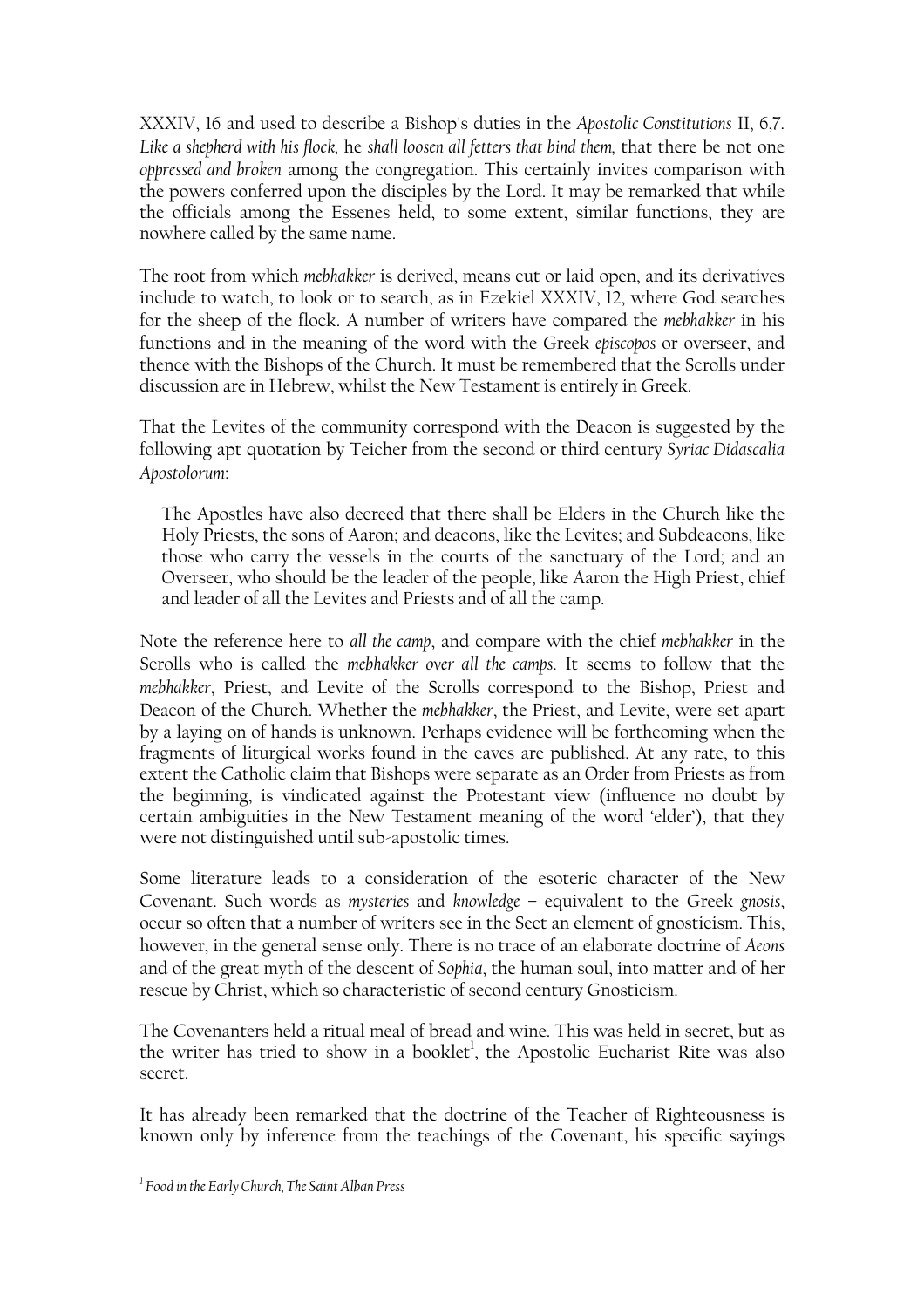being nowhere recorded in the documents so far available, whilst what little is known of his career is given above. Accordingly, since the Pilate date at first sight seems well established by the New Testament, no scholar today, so far as the writer is aware, supposes that the Pilate date is threatened: If, like Teicher, the Teacher is identified with Christ, the impossible task is attempted of fitting the allusions in the Scrolls to the first century A.D. Nearly all others, however, distinguish between the Teacher and Christ because they regard the evidence that the Teacher lived in the first century B.C. (if not earlier) as decisive. Hence it is being said that the primitive Church was heavily indebted to an earlier Messianic Movement, and much more so than was previously known or suspected.

On the other hand, it seems fair to claim that on examination there is now much more to be said in favour of the earlier date for Christ than was available in Mead's or Strömholm's day, and there is a remarkable promise of more to come.

If eventually incontestable proof should be found that the 100 B.C. date for the birth of Christ is approximately correct, then obviously the orthodox claim for inerrancy in the Scripture and in the Credal *suffered under Pontius Pilat[e2](#page-23-0)* would be untenable, not to mention the Primacy of the St. Peter who was Bishop of Rome in the time of St. Paul. Yet, significantly enough, it may well be that the essentials of (Liberal) Catholic sacramental doctrine, notably Baptism, Eucharist, and Orders, may receive an even firmer historical support than they do now. *It is the Spirit that quickeneth, the flesh profiteth nothing*.

<span id="page-23-0"></span><sup>&</sup>lt;sup>2</sup> "Suffered under Pontius Pilate" is found in the Nicaeano-Constantinopolitan Creed of 381, but not in the original Nicene *Creed of 325.*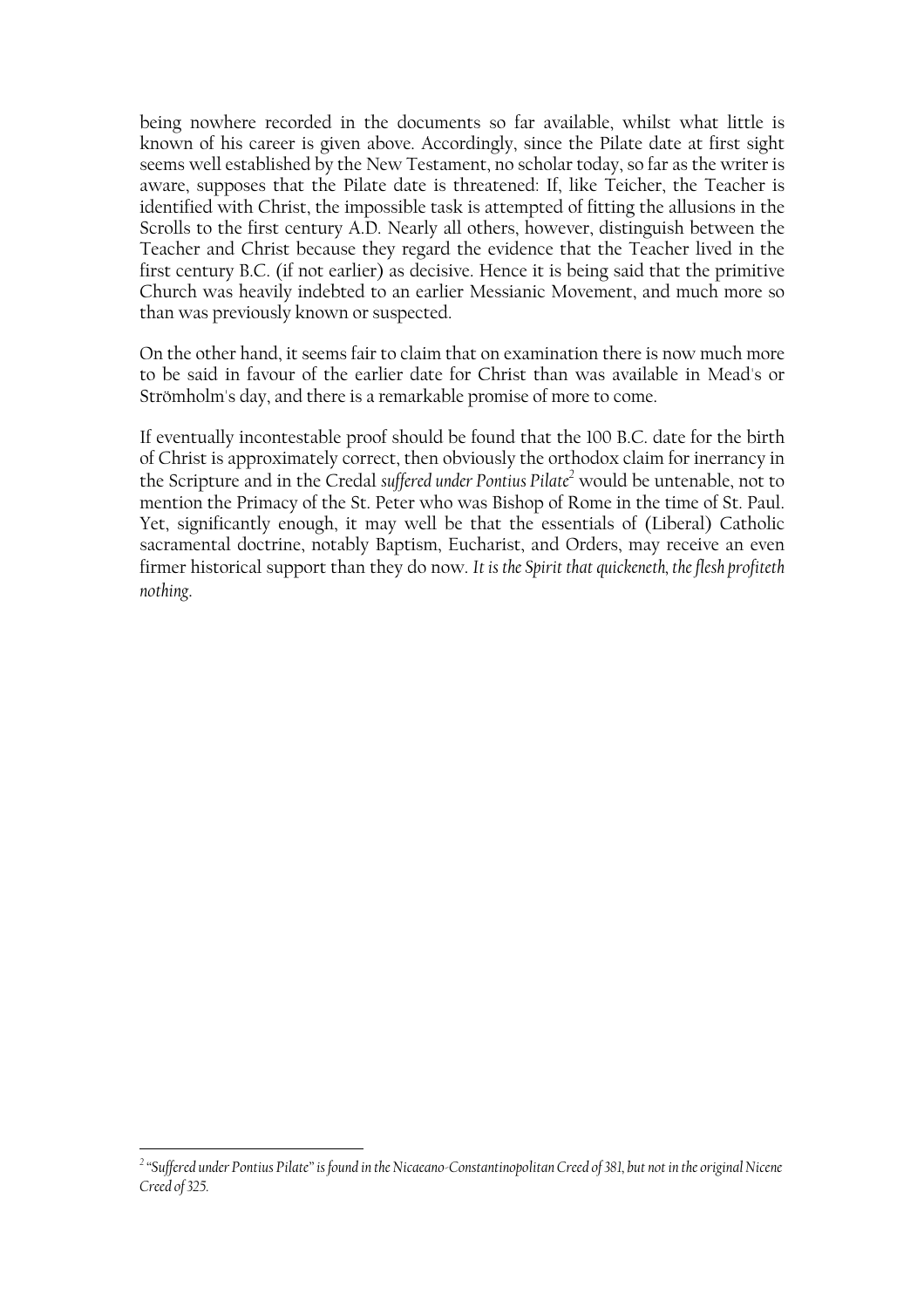# **Appendix II Chronological Table**  (from *The Lost Century*)

Dates, unless in bold, are approximate. It may be that the order of events should be transposed slightly in some cases.

 $R \cap$ 

| D.V.                             |                                                                                                                                                                                                                                                                                                                                                                                             |
|----------------------------------|---------------------------------------------------------------------------------------------------------------------------------------------------------------------------------------------------------------------------------------------------------------------------------------------------------------------------------------------------------------------------------------------|
| $2^{nd}$ & $3^{rd}$<br>centuries | Foundation of the Sons of Zadok. These may have been original Essenes,<br>the slight differences from those known to Josephus and Philo being due                                                                                                                                                                                                                                           |
|                                  | to time. Book of Jubilees, Manual of Discipline, Wars of the Sons of Light against                                                                                                                                                                                                                                                                                                          |
|                                  | the Sons of Darkness, written, according to some authorities.                                                                                                                                                                                                                                                                                                                               |
| $108 - 102$                      | Birth of Jesus in Bethlehem.                                                                                                                                                                                                                                                                                                                                                                |
|                                  | Visit of Jesus to Jerusalem as a boy of twelve (Luke II, 40-51)                                                                                                                                                                                                                                                                                                                             |
| 90                               | Jannaeus defeated by Nabatean Arabs (Josephus)                                                                                                                                                                                                                                                                                                                                              |
| 88<br>87                         | Jannaeus defeated by Jewish insurgents with the aid of Seleucid prince.<br>Appearance of Halley's Comet. Visit by wise men to Jannaeus and to<br>Jesus. Many Jews go over to Jannaeus, who overcomes the Pharisees,<br>slaying some of them with their families. Joshua ben Perachaya flees to<br>Egypt accompanied by his disciple Jesus, then a youth.                                    |
| $78 - 76$                        | Death of Jannaeus. The throne passes to his widow, Salome Alexandra,<br>who makes peace with the Pharisees.                                                                                                                                                                                                                                                                                 |
|                                  | John Hyrcanus II, the queen's son is the High Priest. Joshua ben<br>Parachaya and Jesus return to Judaea. They separate.                                                                                                                                                                                                                                                                    |
|                                  | The Ministry. Jesus the acknowledged Messiah and Teacher of<br>Righteousness by the Sons of Zadok (who may have been Essenes. Those<br>who did not accept Him from among the original Sons of Zadok were the<br>forerunners of the Essenes as known to Josephus and Philo a century, or<br>more, later, but this point is not essential to the theory). Exile to the<br>lands of the North. |
| $75 - 73$                        | Arrest and trial of Jesus by Hyrcanus II and Jewish authorities. Jesus<br>stoned to death. His body is hung on the judicial tree. It is removed<br>before nightfall in accordance with Jewish Law. Resurrection<br>appearances to the Apostles in Galilee and then in Jerusalem (cf.<br>Gospels; 1 Cor. XV, 5; also Habakkuk Commentary)                                                    |
| $69 - 67$                        | Death of Queen Salome (Jospehus). Hyrcanus and Aristobulus contend<br>for the throne. Apostles in controversy with the Jews at Jerusalem. The<br>Apostle Philip visits Samaria and baptises the eunuch.                                                                                                                                                                                     |
| 63                               | Similitudes of Enoch written by a Christian seer. Added to older material<br>to form Book of Enoch. Primitive Jerusalem Source written.<br>Hyrcanus II, Nicodemus (representing Aristobulus II) and Zadokite<br>Christians approach Pompey at Damascus. Invasion of Judaea by<br>Pompey, fall of Jerusalem and Temple.                                                                      |
|                                  | Testaments of the Twelve Patriarchs written, possibly on groundwork of an                                                                                                                                                                                                                                                                                                                   |

*Testaments of the Twelve Patriarchs* written, possibly on groundwork of an older source by a Christian writer identified as Matthew (*Levi*)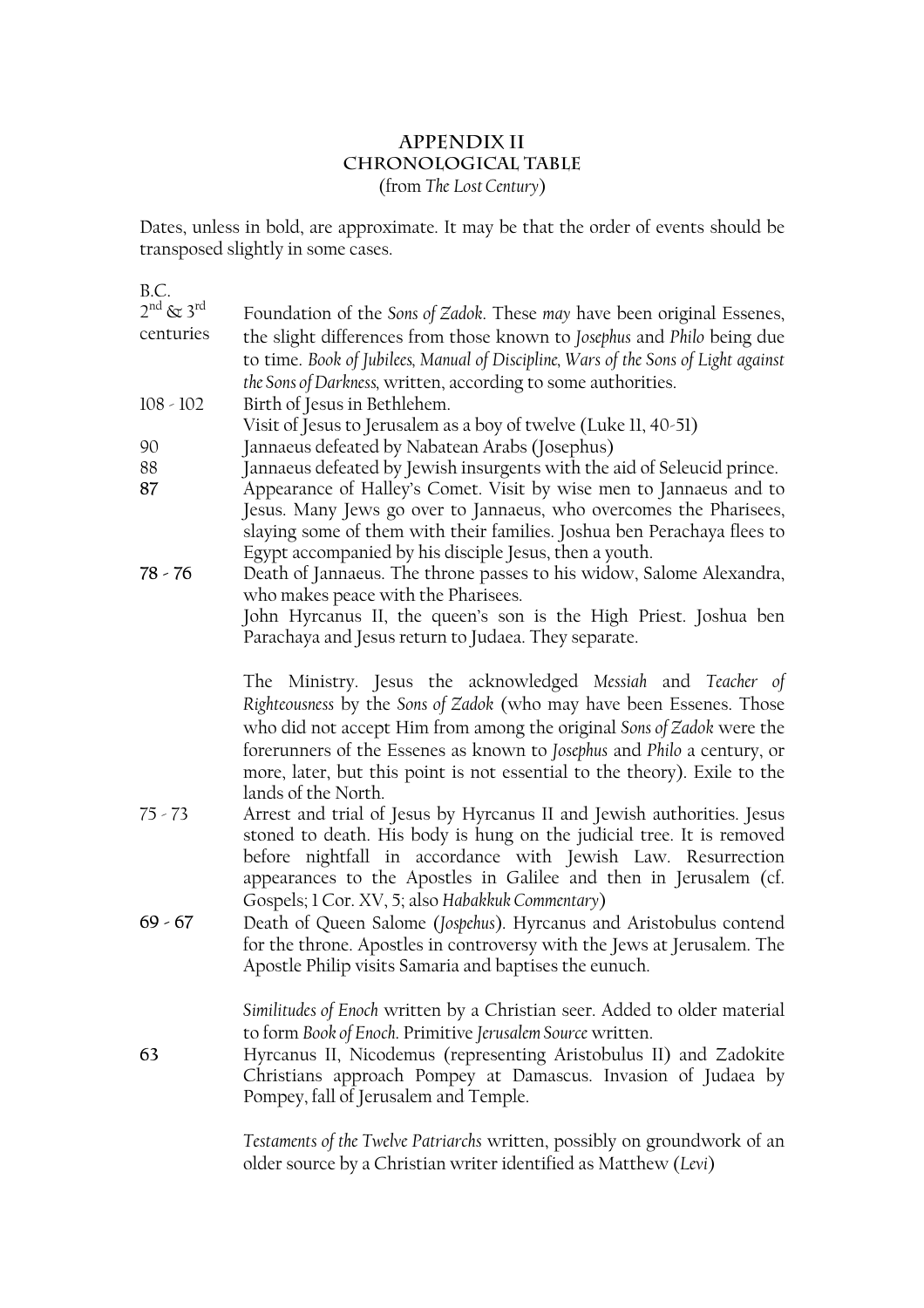| $42 - 41$      | Herod (the Great) appointed Tetrarch of Galilee by Antony. Lysanias<br>Tetrarch of Abilene (Josephus). Matthew slain by Hyrcanus.                                                                                                                                                                                                                                     |
|----------------|-----------------------------------------------------------------------------------------------------------------------------------------------------------------------------------------------------------------------------------------------------------------------------------------------------------------------------------------------------------------------|
| 40             | Parthian invasion of Judaea. Hyrcanus flees (Josephus). Zadokite Work<br>written.                                                                                                                                                                                                                                                                                     |
| 37             | Herod the Great established as king by defeating Parthians (Josephus).<br>At about this time, very approximately Peter (Symeon) is succeeded by<br>Zacchaeus. The names of the Palestine succession of Bishops<br>(Mebhakker) up to the time of James Justus are given below in brackets -<br>it being understood that the dates are purely schematic.<br>(Zacchaeus) |
| 30             | (Tobias) Death of Hyrcanus II (Josephus).                                                                                                                                                                                                                                                                                                                             |
|                | (Benjamin) Habakkuk Commentary written? Early Christian Sibylline<br>Oracles.                                                                                                                                                                                                                                                                                         |
|                | (John) 1 John written? Memoirs of John written? Death of the Beloved<br>Disciple.                                                                                                                                                                                                                                                                                     |
|                | (Matthias) 'Q' compiled by Matthias, who was not an eye-witness.<br>Didache written?                                                                                                                                                                                                                                                                                  |
| $\overline{4}$ | (Philip) Death of Herod the Great. Herod Antipas Tetrarch of Galilee.                                                                                                                                                                                                                                                                                                 |
| A.D.           |                                                                                                                                                                                                                                                                                                                                                                       |
| 26             | (Seneca) Pontius Pilate appointed Procurator of Judaea. Herod Antipas<br>still Tetrarch of Galilee.                                                                                                                                                                                                                                                                   |
|                | (James Justus) Preaching of John the Baptist compiled, based on 'Q'.<br>during the time from Symeon to James Justus, the Church reached<br>Damascus, Lydda, Rome, Tarsus, Alexandria (Therapeuts), etc. James, the<br>so-called Brother of the Lord heads the Church. Epistle of James written<br>by James now or later.                                              |
|                | Jesus Barrabas, the revolutionary robber, is brought to trial before<br>Pilate. The Church is persecuted by Saul and others. Death of Stephen.<br>Christ appears to Paul (Acts VI, 8-1x, 22; Gal 1, 11-17, etc). Paul's<br>ministry begins.                                                                                                                           |
| $36 - 37$      | Pilate recalled to Rome. Herod Antipas banished and succeeded by<br>Herod Agrippa (Josephus). Pauline ministry continues - see Acts. Pauline<br>epistles are written.                                                                                                                                                                                                 |
| 62             | James Justus martyred at Jerusalem (Josephus and Eusebius)                                                                                                                                                                                                                                                                                                            |
| 63             | Peter (the second) writes 1 Peter at Rome, where also Mark compiles<br>his material, which a later hand used for the Gospel according to St.<br>Mark.                                                                                                                                                                                                                 |
| 64             | Peter and Paul martyred at Rome, according to tradition.<br>Epistle to the Hebrews written by an unknown hand in Palestine.<br>Epistle of Barnabus written in Egypt (Alexandria?)                                                                                                                                                                                     |
| 70             | Sack of Jerusalem and destruction of the Temple by Titus (Josephus).<br>Profound disruption of life in Palestine. Covenant literature sealed in<br>Dead Sea caves.                                                                                                                                                                                                    |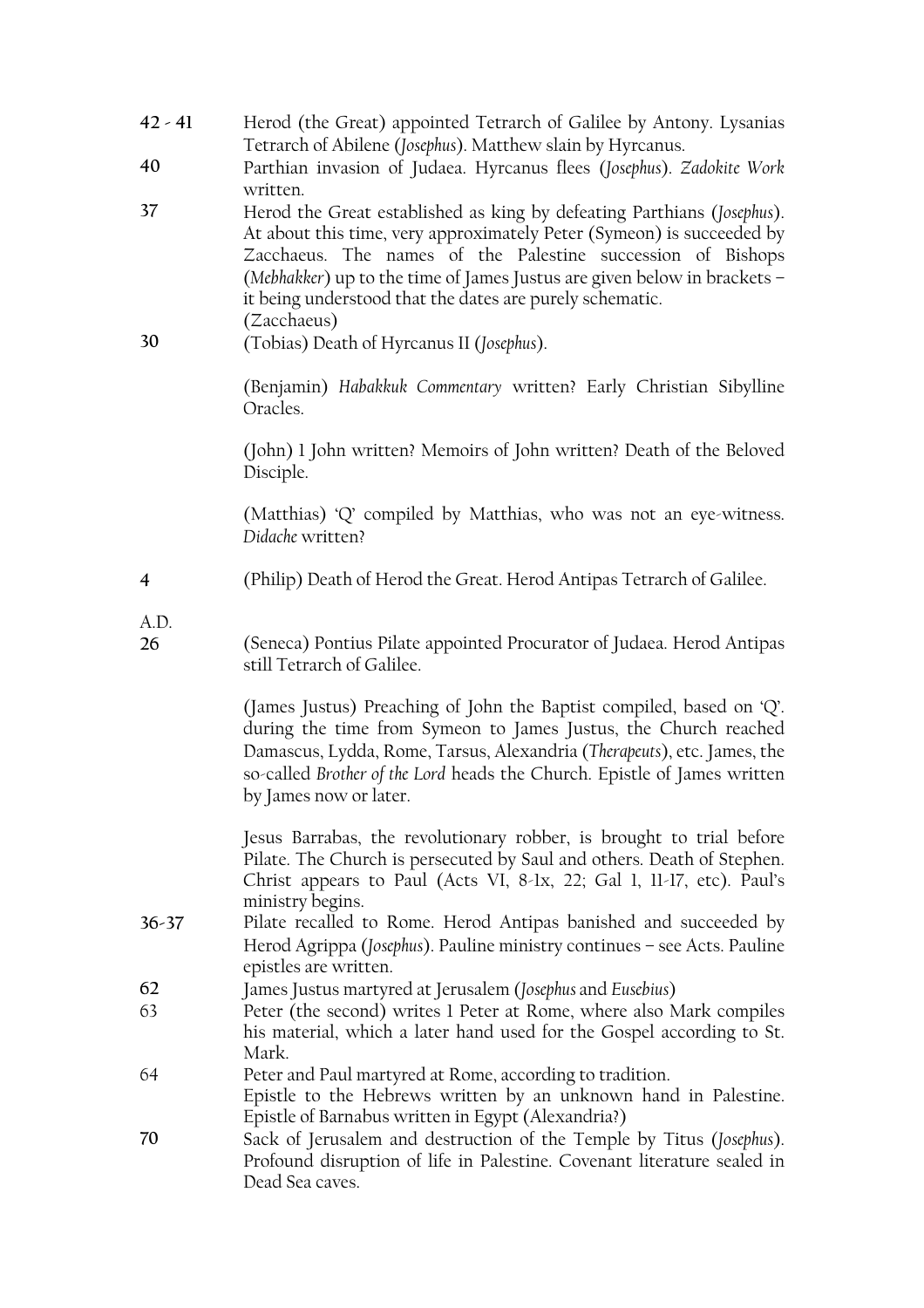# **APPENDIX 3 JESUS AND CHRISTIANITY** by E. L. Gardner

Research into the historical period of two centuries, from 100 B.C. to A.D. 100, has been intensified in recent years. This period covers the time ascribed to the birth of the Christian religion and recent discoveries have added much to an understanding of what really occurred. Space is not available here for documenting the statements made beyond naming the books that give the sources and references adequately, indeed abundantly.

The Scrolls of the Dead Sea cave containing a commentary on *The burden which Habakkuk the prophet did see*, together with Dr. Eisler's work on an uncensored copy of Josephus' narrative relating to the crucial time of Pontius Pilate's governorship, throw light, at last, on the actual happenings. It will be to the relief and solace of many that the truth not only reveals Jesus as one of the greatest of men but presents a view that is free from the trammels of superstition with which the spirit and ethics of Christianity have been encumbered so long.

The following is a brief summary of the evidence that is contained in six books, namely, *The Quest of the Historical Jesus* by Albert Schweitzer, *The Rise of Christianity* by Bishop Barnes, *The Fall of Jerusalem* by Dr. Brandon, *The Dead Sea Scrolls* by Dupont-Sommer, *The Other Side of the Story* by H. Furneaux, and *The Lost Century* by Nevin Drinkwater (last named shortly to be published).

# **THREE OUTSTANDING FIGURES**

**JESUS, THE GREAT TEACHER:** Born about 105 B.C. Became Head of an Essene Fraternity in Palestine. Was known as *Master of Justice*, the *Elect of God*, and the *Anointed One*.

*He criticized the Jewish authorities in Jerusalem for observing the letter of the law only - and not living it!* 

He condemned especially the animal sacrifices in the Temple and the exploitation of the people by the Priests.

After a short ministry, the authorities in Jerusalem accused Jesus of violating the Mosaic Law and of blasphemy. He was tried, condemned and put to death by stoning.

**JOHN, KNOWN AS THE BAPTIST:** Born about 8 B.C. A militant patriot who sought to incite the Jews against the Roman occupation (the Romans had taken possession of Jerusalem and put a Governor in charge in the year 63 B.C. This was some time after the death of Jesus, the Head of the Essene community).

John baptized many, presumably pledging them to his cause. Hearing of the reputation of Jesus the son of Abba (Barabbas), John acclaimed him as greater than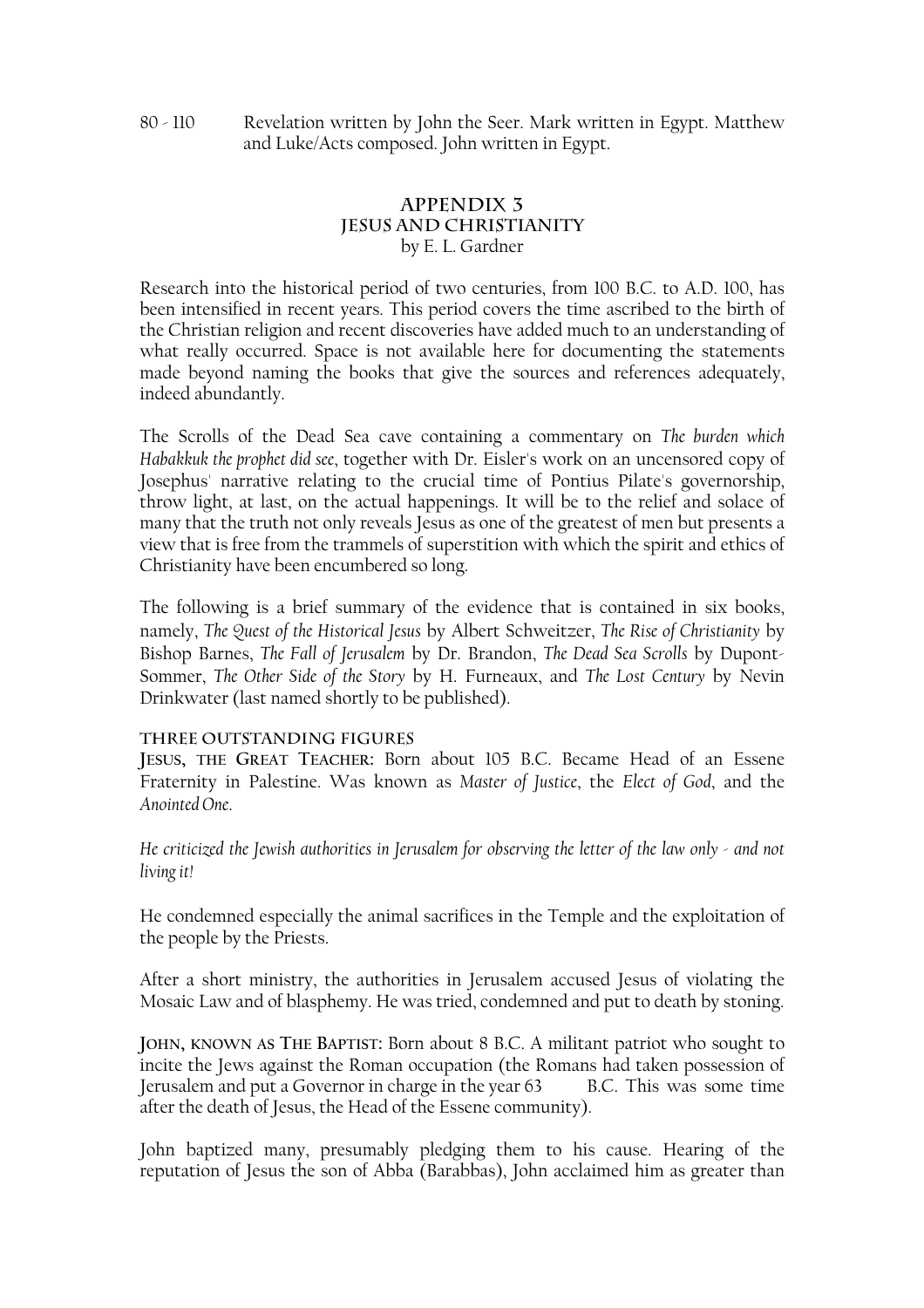himself and well qualified to liberate the Jewish people.

John became disaffected later because of the reluctance of Jesus Barabbas to use force. Was put to death by Herod, though very questionable if the cause was as given in Matthew XIV.

The Romans had allowed the Jews to retain Herod as their king though, as a vassal, the title was little more than nominal.

**JESUS BARABBAS:** Born about 4 B.C. A patriot and revolutionary - but not militant. He sought to persuade the Jews to withdraw entirely to the "desert" and thus renew their former nomadic life.

He is described as a strong personality, of commanding presence though short of stature, one who was a powerful and compelling leader. He had a numerous following and was urged to lead a revolt against the Roman occupation. There is evidence that he was a man of about middle age<sup>1</sup>.

Pontius Pilate was the Governor, and a disturbance in Caesaria led him to take his guards there to quell it - a not infrequent happening in Judea at that time.

The Jews in Jerusalem, taking advantage of the Governor's absence and seizing the chance, organized a triumphal march through the city proclaiming Jesus Barabbas as their deliverer. It is possible that this was regarded as a demonstration only, by him, but whether so or that he actually accepted the opportunity is not clear. Receiving news of the uprising, Pontius Pilate hurried back to Jerusalem with his guards and took vigorous action. Being informed as to the reputed leader he issued a description and an order for his arrest. This was speedily effective.

Jesus Barabbas was tried, condemned to death and executed by crucifixion. According to Roman custom this consisted of being fettered to a post and left to die of exposure, hunger and thirst.

\* \* \* \*

The fragmentary narratives of the synoptic gospels are all that we have of much later attempts to record events from memories and tradition. The lives of Jesus the Master of Justice and of Jesus Barabbas, though actually separated by about a hundred years, became blended and confused. Probably the association was quite intentional. It avoided the stigma of ascribing the Great Teacher's death solely to the Jews and allowed a dramatic conclusion to the ministry.

Judged by the conventions of the period this treatment need not be considered fraudulent. The mystical was much more important than the literal. Very similarly, much later, the same records and those of St. Paul's writings were *edited* by the *Correctores* of the Christian Church, with suppression and interpolation in order to

<span id="page-27-0"></span>*<sup>1</sup> The second Jesus referred to here (Jesus, Jehoshua or Joshua was a common name in Palestine) appears to be the same person as referred to by CW Leadbeater in* The Inner Life *Vol 1, and quoted in Chapter I.*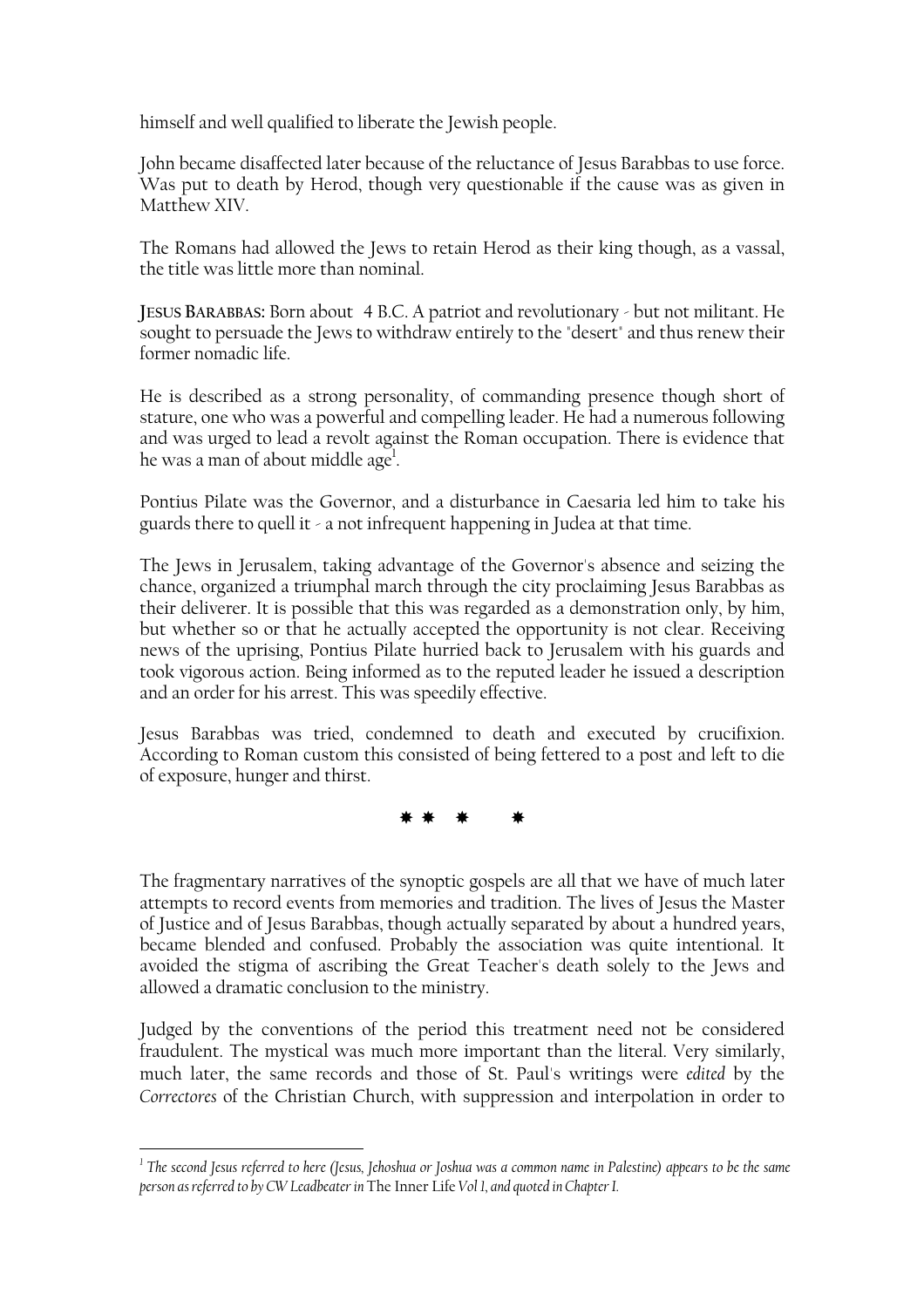safeguard the orthodox views of the time and sustain the faithful<sup>2</sup>.

The early Essene community, suffering severely from the death of their Great Teacher, nevertheless continued and there is evidence that a later generation came under the influence of St. Paul.

If the occult record of Annie Besant's *Esoteric Christianity* be included, together with the historical evidence submitted in G.R.S. Mead's book of fifty years ago, *Did Jesus Live 100 B.C.?*, then the date given above for the Great Teacher's birth is further confirmed. Also there is some justification for the gospel "resurrection" story in the statement that, after his physical death by stoning, Jesus the Teacher appeared to some of his followers, in the subtle body, and instructed them from time to time for several years.

Apart from this, the salient incidents in the gospel narratives relating to a virgin birth, a temptation, betrayal, crucifixion and resurrection, must all be regarded as lifted from the allegorical drama of the Mysteries. They appear similarly in the background of most religions and apply to humanity as a whole.

Nothing of the research work epitomised above detracts by an iota from the truth of a mighty spiritual inspiration imparted by the great Teacher, and inspiration continuing in full measure to this day. This was so well expressed by Albert Schweitzer in the conclusion of his book, *The Quest for the Historical Jesus* (and published *before* the discovery of the Dead Sea Scrolls), that the statement is repeated here:

*The historical foundation of Christianity, as built up by rationalistic, by liberal, by modern theology, no longer exists – but that does not mean that Christianity has lost its historical foundation. Jesus means something to our world because a mighty spiritual force streams forth from Him and flows through our time also. This fact can neither be shaken nor confirmed by any historical discovery. It is the solid foundation of Christianity.* 

## **Appendix 4 Eja Milites Christi !**  By the Rev. Jan Vreeswyk

*Onward, soldiers of Christ…!* 

 $\overline{a}$ 

Thus went out the call of the Bishop in the basilica of the early Church on the great moment of Easter night when the *competentes*, the candidates for Baptism, prepared themselves to move in procession towards the baptismal font. They had just finished reciting the Creed, and now the solemn moment of baptism had arrived.

About the year 300 A.D., it was not so simple to become a member of the Church.

<span id="page-28-0"></span>*<sup>2</sup> After the Council of Nicaea in 325, the Mss of the NewTtestament were considerably tampered with. Prof. Nestlé tells us that certain scholars called 'correctores' were appointed by the ecclesiastical authorities, and were actually commissioned to correct the text of Scripture in the interest of what was considered orthodoxy – Archdeacon Wilberforce,* After Death, What?